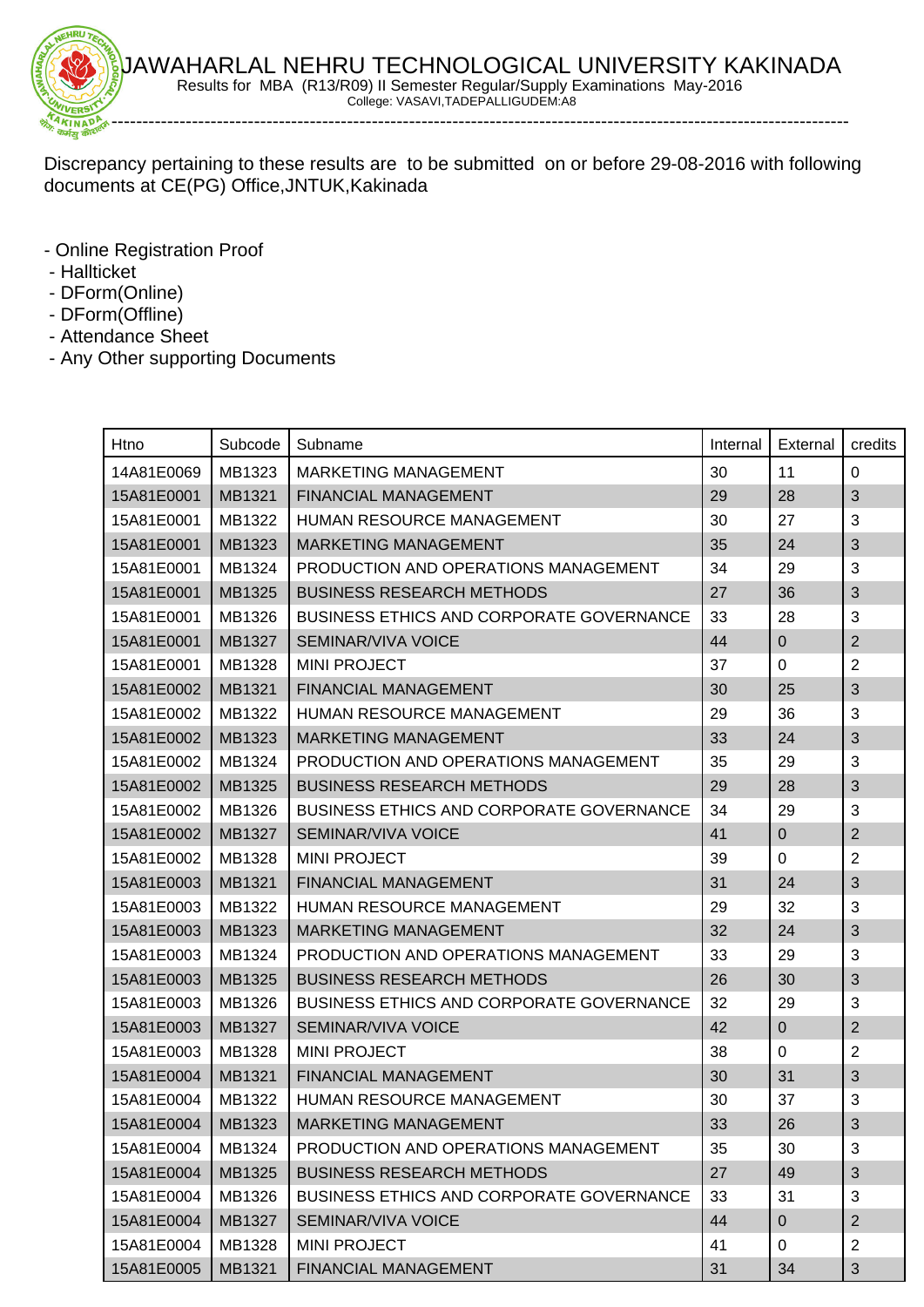| Htno       | Subcode | Subname                                         | Internal | External       | credits        |
|------------|---------|-------------------------------------------------|----------|----------------|----------------|
| 15A81E0005 | MB1322  | <b>HUMAN RESOURCE MANAGEMENT</b>                | 31       | 35             | 3              |
| 15A81E0005 | MB1323  | <b>MARKETING MANAGEMENT</b>                     | 33       | 27             | $\sqrt{3}$     |
| 15A81E0005 | MB1324  | PRODUCTION AND OPERATIONS MANAGEMENT            | 32       | 31             | 3              |
| 15A81E0005 | MB1325  | <b>BUSINESS RESEARCH METHODS</b>                | 28       | 37             | $\sqrt{3}$     |
| 15A81E0005 | MB1326  | <b>BUSINESS ETHICS AND CORPORATE GOVERNANCE</b> | 32       | 26             | 3              |
| 15A81E0005 | MB1327  | <b>SEMINAR/VIVA VOICE</b>                       | 42       | $\mathbf 0$    | $\mathbf{2}$   |
| 15A81E0005 | MB1328  | <b>MINI PROJECT</b>                             | 39       | 0              | $\overline{2}$ |
| 15A81E0006 | MB1321  | <b>FINANCIAL MANAGEMENT</b>                     | 29       | 27             | 3              |
| 15A81E0006 | MB1322  | HUMAN RESOURCE MANAGEMENT                       | 28       | 39             | 3              |
| 15A81E0006 | MB1323  | MARKETING MANAGEMENT                            | 32       | 28             | $\mathfrak{S}$ |
| 15A81E0006 | MB1324  | PRODUCTION AND OPERATIONS MANAGEMENT            | 32       | 33             | 3              |
| 15A81E0006 | MB1325  | <b>BUSINESS RESEARCH METHODS</b>                | 29       | 31             | 3              |
| 15A81E0006 | MB1326  | <b>BUSINESS ETHICS AND CORPORATE GOVERNANCE</b> | 33       | 24             | 3              |
| 15A81E0006 | MB1327  | SEMINAR/VIVA VOICE                              | 42       | $\mathbf 0$    | $\mathbf{2}$   |
| 15A81E0006 | MB1328  | <b>MINI PROJECT</b>                             | 41       | 0              | $\overline{2}$ |
| 15A81E0007 | MB1321  | FINANCIAL MANAGEMENT                            | 32       | 35             | $\sqrt{3}$     |
| 15A81E0007 | MB1322  | <b>HUMAN RESOURCE MANAGEMENT</b>                | 28       | 34             | 3              |
| 15A81E0007 | MB1323  | <b>MARKETING MANAGEMENT</b>                     | 33       | 27             | 3              |
| 15A81E0007 | MB1324  | PRODUCTION AND OPERATIONS MANAGEMENT            | 32       | 31             | 3              |
| 15A81E0007 | MB1325  | <b>BUSINESS RESEARCH METHODS</b>                | 28       | 32             | 3              |
| 15A81E0007 | MB1326  | <b>BUSINESS ETHICS AND CORPORATE GOVERNANCE</b> | 31       | 27             | 3              |
| 15A81E0007 | MB1327  | SEMINAR/VIVA VOICE                              | 43       | $\overline{0}$ | $\overline{2}$ |
| 15A81E0007 | MB1328  | <b>MINI PROJECT</b>                             | 42       | 0              | $\overline{2}$ |
| 15A81E0008 | MB1321  | FINANCIAL MANAGEMENT                            | 31       | 36             | 3              |
| 15A81E0008 | MB1322  | HUMAN RESOURCE MANAGEMENT                       | 31       | 34             | 3              |
| 15A81E0008 | MB1323  | <b>MARKETING MANAGEMENT</b>                     | 36       | 32             | $\sqrt{3}$     |
| 15A81E0008 | MB1324  | PRODUCTION AND OPERATIONS MANAGEMENT            | 35       | 38             | 3              |
| 15A81E0008 | MB1325  | <b>BUSINESS RESEARCH METHODS</b>                | 34       | 44             | $\sqrt{3}$     |
| 15A81E0008 | MB1326  | BUSINESS ETHICS AND CORPORATE GOVERNANCE        | 34       | 37             | 3              |
| 15A81E0008 | MB1327  | SEMINAR/VIVA VOICE                              | 42       | $\overline{0}$ | $\overline{2}$ |
| 15A81E0008 | MB1328  | <b>MINI PROJECT</b>                             | 39       | 0              | $\overline{2}$ |
| 15A81E0009 | MB1321  | FINANCIAL MANAGEMENT                            | 34       | 32             | 3              |
| 15A81E0009 | MB1322  | HUMAN RESOURCE MANAGEMENT                       | 33       | 35             | 3              |
| 15A81E0009 | MB1323  | MARKETING MANAGEMENT                            | 37       | 25             | $\sqrt{3}$     |
| 15A81E0009 | MB1324  | PRODUCTION AND OPERATIONS MANAGEMENT            | 37       | 27             | 3              |
| 15A81E0009 | MB1325  | <b>BUSINESS RESEARCH METHODS</b>                | 34       | 43             | $\sqrt{3}$     |
| 15A81E0009 | MB1326  | <b>BUSINESS ETHICS AND CORPORATE GOVERNANCE</b> | 34       | 35             | 3              |
| 15A81E0009 | MB1327  | <b>SEMINAR/VIVA VOICE</b>                       | 42       | $\overline{0}$ | $\overline{2}$ |
| 15A81E0009 | MB1328  | <b>MINI PROJECT</b>                             | 43       | 0              | $\overline{2}$ |
| 15A81E0010 | MB1321  | FINANCIAL MANAGEMENT                            | 28       | 30             | 3              |
| 15A81E0010 | MB1322  | HUMAN RESOURCE MANAGEMENT                       | 25       | 33             | 3              |
| 15A81E0010 | MB1323  | MARKETING MANAGEMENT                            | 32       | 24             | $\mathfrak{S}$ |
| 15A81E0010 | MB1324  | PRODUCTION AND OPERATIONS MANAGEMENT            | 25       | 28             | 3              |
| 15A81E0010 | MB1325  | <b>BUSINESS RESEARCH METHODS</b>                | 23       | 30             | $\sqrt{3}$     |
| 15A81E0010 | MB1326  | <b>BUSINESS ETHICS AND CORPORATE GOVERNANCE</b> | 24       | 28             | 3              |
| 15A81E0010 | MB1327  | SEMINAR/VIVA VOICE                              | 43       | $\mathbf 0$    | $\overline{c}$ |
| 15A81E0010 | MB1328  | <b>MINI PROJECT</b>                             | 38       | 0              | $\overline{2}$ |
| 15A81E0011 | MB1321  | FINANCIAL MANAGEMENT                            | 26       | 16             | 0              |
| 15A81E0011 | MB1322  | <b>HUMAN RESOURCE MANAGEMENT</b>                | 28       | 27             | 3              |
| 15A81E0011 | MB1323  | MARKETING MANAGEMENT                            | 31       | 24             | $\sqrt{3}$     |
| 15A81E0011 | MB1324  | PRODUCTION AND OPERATIONS MANAGEMENT            | 31       | 33             | 3              |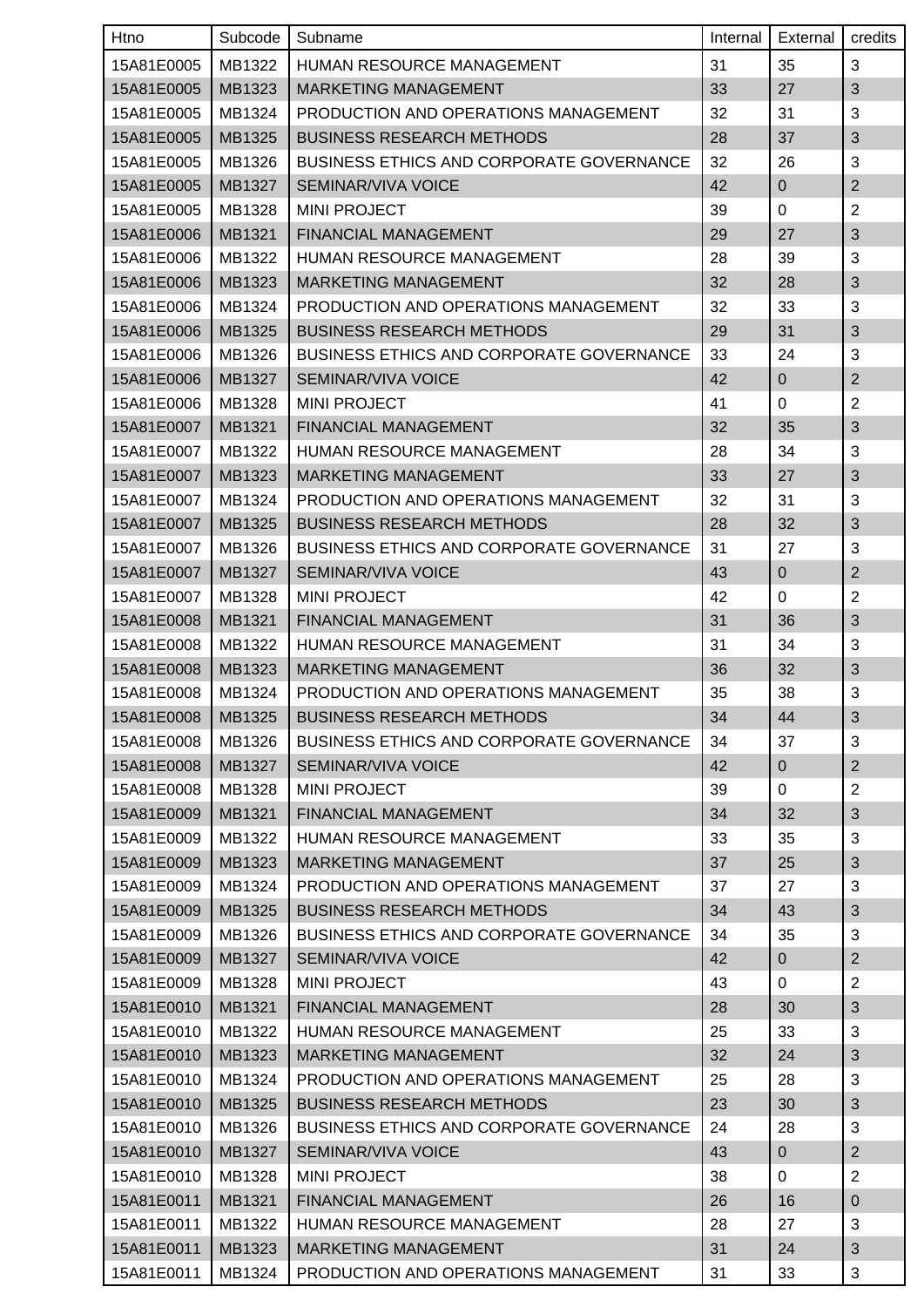| Htno       | Subcode | Subname                                         | Internal | External       | credits        |
|------------|---------|-------------------------------------------------|----------|----------------|----------------|
| 15A81E0011 | MB1325  | <b>BUSINESS RESEARCH METHODS</b>                | 25       | 34             | 3              |
| 15A81E0011 | MB1326  | BUSINESS ETHICS AND CORPORATE GOVERNANCE        | 32       | 17             | 0              |
| 15A81E0011 | MB1327  | <b>SEMINAR/VIVA VOICE</b>                       | 40       | $\pmb{0}$      | $\overline{2}$ |
| 15A81E0011 | MB1328  | <b>MINI PROJECT</b>                             | 40       | 0              | $\overline{2}$ |
| 15A81E0012 | MB1321  | FINANCIAL MANAGEMENT                            | 33       | 35             | 3              |
| 15A81E0012 | MB1322  | HUMAN RESOURCE MANAGEMENT                       | 31       | 34             | 3              |
| 15A81E0012 | MB1323  | <b>MARKETING MANAGEMENT</b>                     | 34       | 25             | 3              |
| 15A81E0012 | MB1324  | PRODUCTION AND OPERATIONS MANAGEMENT            | 34       | 31             | 3              |
| 15A81E0012 | MB1325  | <b>BUSINESS RESEARCH METHODS</b>                | 32       | 36             | $\sqrt{3}$     |
| 15A81E0012 | MB1326  | <b>BUSINESS ETHICS AND CORPORATE GOVERNANCE</b> | 33       | 34             | 3              |
| 15A81E0012 | MB1327  | SEMINAR/VIVA VOICE                              | 40       | $\pmb{0}$      | $\mathbf{2}$   |
| 15A81E0012 | MB1328  | <b>MINI PROJECT</b>                             | 40       | $\mathbf 0$    | $\overline{2}$ |
| 15A81E0013 | MB1321  | FINANCIAL MANAGEMENT                            | 33       | 36             | 3              |
| 15A81E0013 | MB1322  | <b>HUMAN RESOURCE MANAGEMENT</b>                | 34       | 45             | 3              |
| 15A81E0013 | MB1323  | <b>MARKETING MANAGEMENT</b>                     | 36       | 30             | 3              |
| 15A81E0013 | MB1324  | PRODUCTION AND OPERATIONS MANAGEMENT            | 37       | 35             | 3              |
| 15A81E0013 | MB1325  | <b>BUSINESS RESEARCH METHODS</b>                | 33       | 40             | $\sqrt{3}$     |
| 15A81E0013 | MB1326  | <b>BUSINESS ETHICS AND CORPORATE GOVERNANCE</b> | 36       | 35             | 3              |
| 15A81E0013 | MB1327  | <b>SEMINAR/VIVA VOICE</b>                       | 47       | $\mathbf 0$    | $\mathbf 2$    |
| 15A81E0013 | MB1328  | <b>MINI PROJECT</b>                             | 45       | $\mathbf 0$    | $\overline{2}$ |
| 15A81E0014 | MB1321  | FINANCIAL MANAGEMENT                            | 31       | 39             | $\sqrt{3}$     |
| 15A81E0014 | MB1322  | HUMAN RESOURCE MANAGEMENT                       | 29       | 38             | 3              |
| 15A81E0014 | MB1323  | <b>MARKETING MANAGEMENT</b>                     | 34       | 26             | 3              |
| 15A81E0014 | MB1324  | PRODUCTION AND OPERATIONS MANAGEMENT            | 35       | 35             | 3              |
| 15A81E0014 | MB1325  | <b>BUSINESS RESEARCH METHODS</b>                | 29       | 35             | $\sqrt{3}$     |
| 15A81E0014 | MB1326  | <b>BUSINESS ETHICS AND CORPORATE GOVERNANCE</b> | 34       | 33             | 3              |
| 15A81E0014 | MB1327  | SEMINAR/VIVA VOICE                              | 43       | $\mathbf 0$    | $\overline{2}$ |
| 15A81E0014 | MB1328  | <b>MINI PROJECT</b>                             | 45       | $\pmb{0}$      | $\overline{2}$ |
| 15A81E0015 | MB1321  | FINANCIAL MANAGEMENT                            | 35       | 38             | 3              |
| 15A81E0015 | MB1322  | HUMAN RESOURCE MANAGEMENT                       | 31       | 40             | 3              |
| 15A81E0015 | MB1323  | <b>MARKETING MANAGEMENT</b>                     | 36       | 28             | $\sqrt{3}$     |
| 15A81E0015 | MB1324  | PRODUCTION AND OPERATIONS MANAGEMENT            | 36       | 38             | 3              |
| 15A81E0015 | MB1325  | <b>BUSINESS RESEARCH METHODS</b>                | 35       | 39             | 3              |
| 15A81E0015 | MB1326  | <b>BUSINESS ETHICS AND CORPORATE GOVERNANCE</b> | 35       | 40             | 3              |
| 15A81E0015 | MB1327  | SEMINAR/VIVA VOICE                              | 42       | $\overline{0}$ | $\mathbf{2}$   |
| 15A81E0015 | MB1328  | <b>MINI PROJECT</b>                             | 42       | 0              | 2              |
| 15A81E0016 | MB1321  | FINANCIAL MANAGEMENT                            | 28       | 29             | 3              |
| 15A81E0016 | MB1322  | HUMAN RESOURCE MANAGEMENT                       | 28       | 31             | 3              |
| 15A81E0016 | MB1323  | <b>MARKETING MANAGEMENT</b>                     | 33       | 30             | $\sqrt{3}$     |
| 15A81E0016 | MB1324  | PRODUCTION AND OPERATIONS MANAGEMENT            | 33       | 26             | 3              |
| 15A81E0016 | MB1325  | <b>BUSINESS RESEARCH METHODS</b>                | 28       | 55             | 3              |
| 15A81E0016 | MB1326  | BUSINESS ETHICS AND CORPORATE GOVERNANCE        | 33       | 40             | 3              |
| 15A81E0016 | MB1327  | SEMINAR/VIVA VOICE                              | 40       | $\overline{0}$ | $\mathbf{2}$   |
| 15A81E0016 | MB1328  | <b>MINI PROJECT</b>                             | 42       | $\mathbf 0$    | $\sqrt{2}$     |
| 15A81E0017 | MB1321  | FINANCIAL MANAGEMENT                            | 31       | 30             | 3              |
| 15A81E0017 | MB1322  | <b>HUMAN RESOURCE MANAGEMENT</b>                | 26       | 26             | 3              |
| 15A81E0017 | MB1323  | <b>MARKETING MANAGEMENT</b>                     | 32       | 25             | $\sqrt{3}$     |
| 15A81E0017 | MB1324  | PRODUCTION AND OPERATIONS MANAGEMENT            | 28       | 27             | 3              |
| 15A81E0017 | MB1325  | <b>BUSINESS RESEARCH METHODS</b>                | 30       | 54             | $\sqrt{3}$     |
| 15A81E0017 | MB1326  | <b>BUSINESS ETHICS AND CORPORATE GOVERNANCE</b> | 31       | 27             | 3              |
| 15A81E0017 | MB1327  | SEMINAR/VIVA VOICE                              | 40       | 0              | $\overline{2}$ |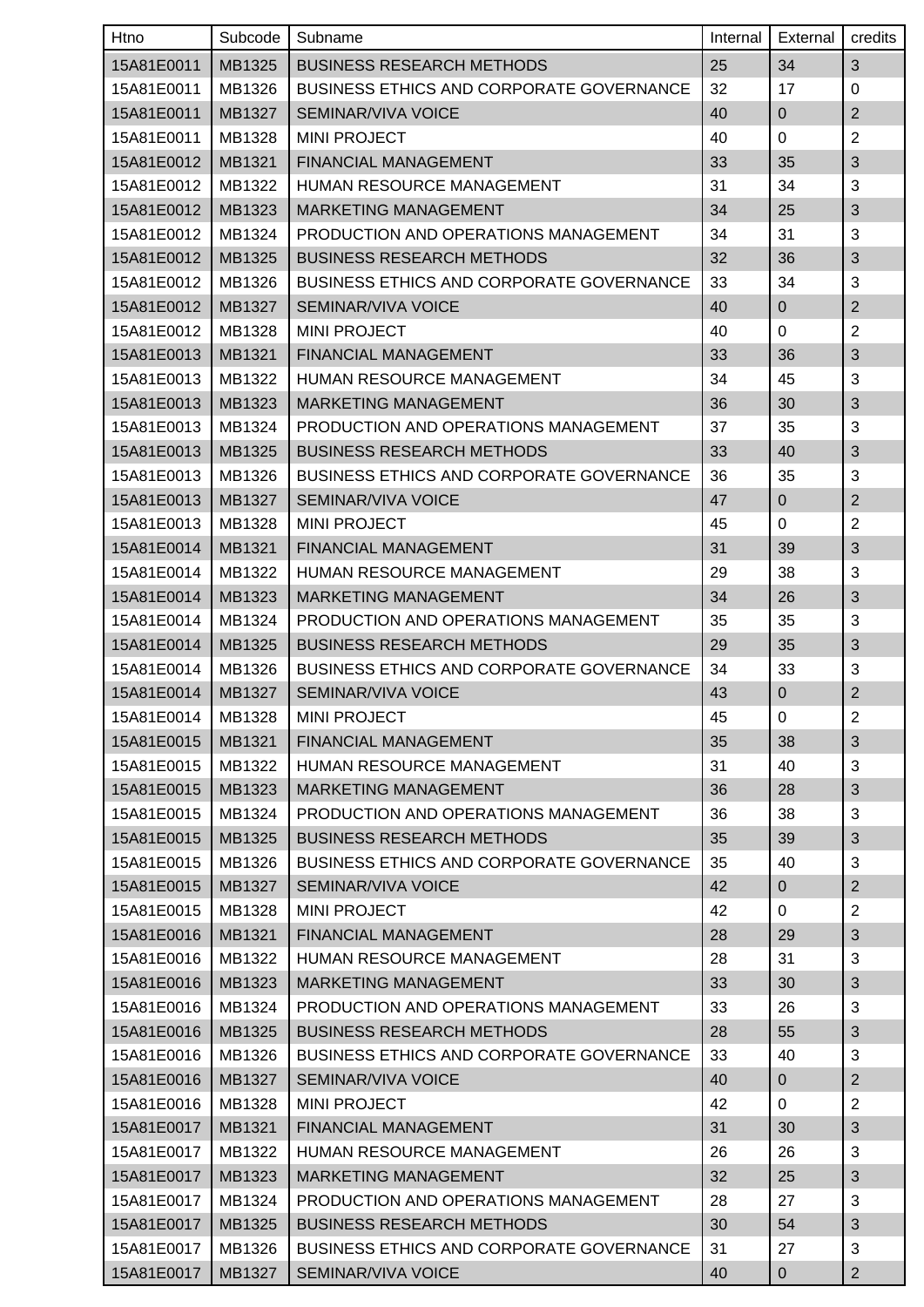| Htno       | Subcode | Subname                                         | Internal | External       | credits                   |
|------------|---------|-------------------------------------------------|----------|----------------|---------------------------|
| 15A81E0017 | MB1328  | <b>MINI PROJECT</b>                             | 43       | $\mathbf 0$    | $\overline{2}$            |
| 15A81E0018 | MB1321  | <b>FINANCIAL MANAGEMENT</b>                     | 33       | 37             | 3                         |
| 15A81E0018 | MB1322  | HUMAN RESOURCE MANAGEMENT                       | 32       | 41             | 3                         |
| 15A81E0018 | MB1323  | <b>MARKETING MANAGEMENT</b>                     | 33       | 30             | $\ensuremath{\mathsf{3}}$ |
| 15A81E0018 | MB1324  | PRODUCTION AND OPERATIONS MANAGEMENT            | 33       | 27             | 3                         |
| 15A81E0018 | MB1325  | <b>BUSINESS RESEARCH METHODS</b>                | 29       | 57             | $\sqrt{3}$                |
| 15A81E0018 | MB1326  | <b>BUSINESS ETHICS AND CORPORATE GOVERNANCE</b> | 33       | 30             | 3                         |
| 15A81E0018 | MB1327  | SEMINAR/VIVA VOICE                              | 45       | $\mathbf 0$    | $\overline{2}$            |
| 15A81E0018 | MB1328  | <b>MINI PROJECT</b>                             | 43       | 0              | $\overline{2}$            |
| 15A81E0019 | MB1321  | FINANCIAL MANAGEMENT                            | 32       | 30             | 3                         |
| 15A81E0019 | MB1322  | HUMAN RESOURCE MANAGEMENT                       | 30       | 42             | 3                         |
| 15A81E0019 | MB1323  | <b>MARKETING MANAGEMENT</b>                     | 33       | 25             | $\sqrt{3}$                |
| 15A81E0019 | MB1324  | PRODUCTION AND OPERATIONS MANAGEMENT            | 35       | 31             | 3                         |
| 15A81E0019 | MB1325  | <b>BUSINESS RESEARCH METHODS</b>                | 23       | 54             | $\sqrt{3}$                |
| 15A81E0019 | MB1326  | <b>BUSINESS ETHICS AND CORPORATE GOVERNANCE</b> | 25       | 27             | 3                         |
| 15A81E0019 | MB1327  | <b>SEMINAR/VIVA VOICE</b>                       | 45       | $\mathbf 0$    | $\mathbf{2}$              |
| 15A81E0019 | MB1328  | <b>MINI PROJECT</b>                             | 45       | 0              | $\overline{2}$            |
| 15A81E0020 | MB1321  | <b>FINANCIAL MANAGEMENT</b>                     | 26       | 33             | 3                         |
| 15A81E0020 | MB1322  | <b>HUMAN RESOURCE MANAGEMENT</b>                | 27       | 34             | 3                         |
| 15A81E0020 | MB1323  | MARKETING MANAGEMENT                            | 34       | 25             | 3                         |
| 15A81E0020 | MB1324  | PRODUCTION AND OPERATIONS MANAGEMENT            | 31       | 25             | 3                         |
| 15A81E0020 | MB1325  | <b>BUSINESS RESEARCH METHODS</b>                | 27       | 49             | 3                         |
| 15A81E0020 | MB1326  | <b>BUSINESS ETHICS AND CORPORATE GOVERNANCE</b> | 33       | 34             | 3                         |
| 15A81E0020 | MB1327  | SEMINAR/VIVA VOICE                              | 40       | $\pmb{0}$      | $\mathbf{2}$              |
| 15A81E0020 | MB1328  | <b>MINI PROJECT</b>                             | 43       | 0              | $\overline{2}$            |
| 15A81E0021 | MB1321  | FINANCIAL MANAGEMENT                            | 36       | 45             | $\sqrt{3}$                |
| 15A81E0021 | MB1322  | HUMAN RESOURCE MANAGEMENT                       | 35       | 50             | $\mathbf{3}$              |
| 15A81E0021 | MB1323  | MARKETING MANAGEMENT                            | 38       | 34             | $\sqrt{3}$                |
| 15A81E0021 | MB1324  | PRODUCTION AND OPERATIONS MANAGEMENT            | 38       | 29             | 3                         |
| 15A81E0021 | MB1325  | <b>BUSINESS RESEARCH METHODS</b>                | 37       | 60             | 3                         |
| 15A81E0021 | MB1326  | <b>BUSINESS ETHICS AND CORPORATE GOVERNANCE</b> | 37       | 36             | 3                         |
| 15A81E0021 | MB1327  | SEMINAR/VIVA VOICE                              | 47       | $\overline{0}$ | $\overline{2}$            |
| 15A81E0021 | MB1328  | <b>MINI PROJECT</b>                             | 45       | 0              | $\overline{2}$            |
| 15A81E0022 | MB1321  | FINANCIAL MANAGEMENT                            | 26       | 28             | $\sqrt{3}$                |
| 15A81E0022 | MB1322  | HUMAN RESOURCE MANAGEMENT                       | 29       | 29             | 3                         |
| 15A81E0022 | MB1323  | MARKETING MANAGEMENT                            | 34       | 25             | $\sqrt{3}$                |
| 15A81E0022 | MB1324  | PRODUCTION AND OPERATIONS MANAGEMENT            | 32       | 27             | 3                         |
| 15A81E0022 | MB1325  | <b>BUSINESS RESEARCH METHODS</b>                | 29       | 47             | 3                         |
| 15A81E0022 | MB1326  | <b>BUSINESS ETHICS AND CORPORATE GOVERNANCE</b> | 32       | 32             | 3                         |
| 15A81E0022 | MB1327  | SEMINAR/VIVA VOICE                              | 45       | $\overline{0}$ | $\overline{2}$            |
| 15A81E0022 | MB1328  | <b>MINI PROJECT</b>                             | 40       | 0              | $\overline{2}$            |
| 15A81E0024 | MB1321  | FINANCIAL MANAGEMENT                            | 27       | 31             | 3                         |
| 15A81E0024 | MB1322  | HUMAN RESOURCE MANAGEMENT                       | 28       | 35             | 3                         |
| 15A81E0024 | MB1323  | <b>MARKETING MANAGEMENT</b>                     | 31       | 27             | 3                         |
| 15A81E0024 | MB1324  | PRODUCTION AND OPERATIONS MANAGEMENT            | 32       | 24             | 3                         |
| 15A81E0024 | MB1325  | <b>BUSINESS RESEARCH METHODS</b>                | 31       | 52             | $\sqrt{3}$                |
| 15A81E0024 | MB1326  | BUSINESS ETHICS AND CORPORATE GOVERNANCE        | 32       | 27             | 3                         |
| 15A81E0024 | MB1327  | <b>SEMINAR/VIVA VOICE</b>                       | 40       | $\overline{0}$ | $\overline{c}$            |
| 15A81E0024 | MB1328  | <b>MINI PROJECT</b>                             | 40       | 0              | $\overline{2}$            |
| 15A81E0025 | MB1321  | FINANCIAL MANAGEMENT                            | 31       | 27             | $\sqrt{3}$                |
| 15A81E0025 | MB1322  | HUMAN RESOURCE MANAGEMENT                       | 26       | 39             | 3                         |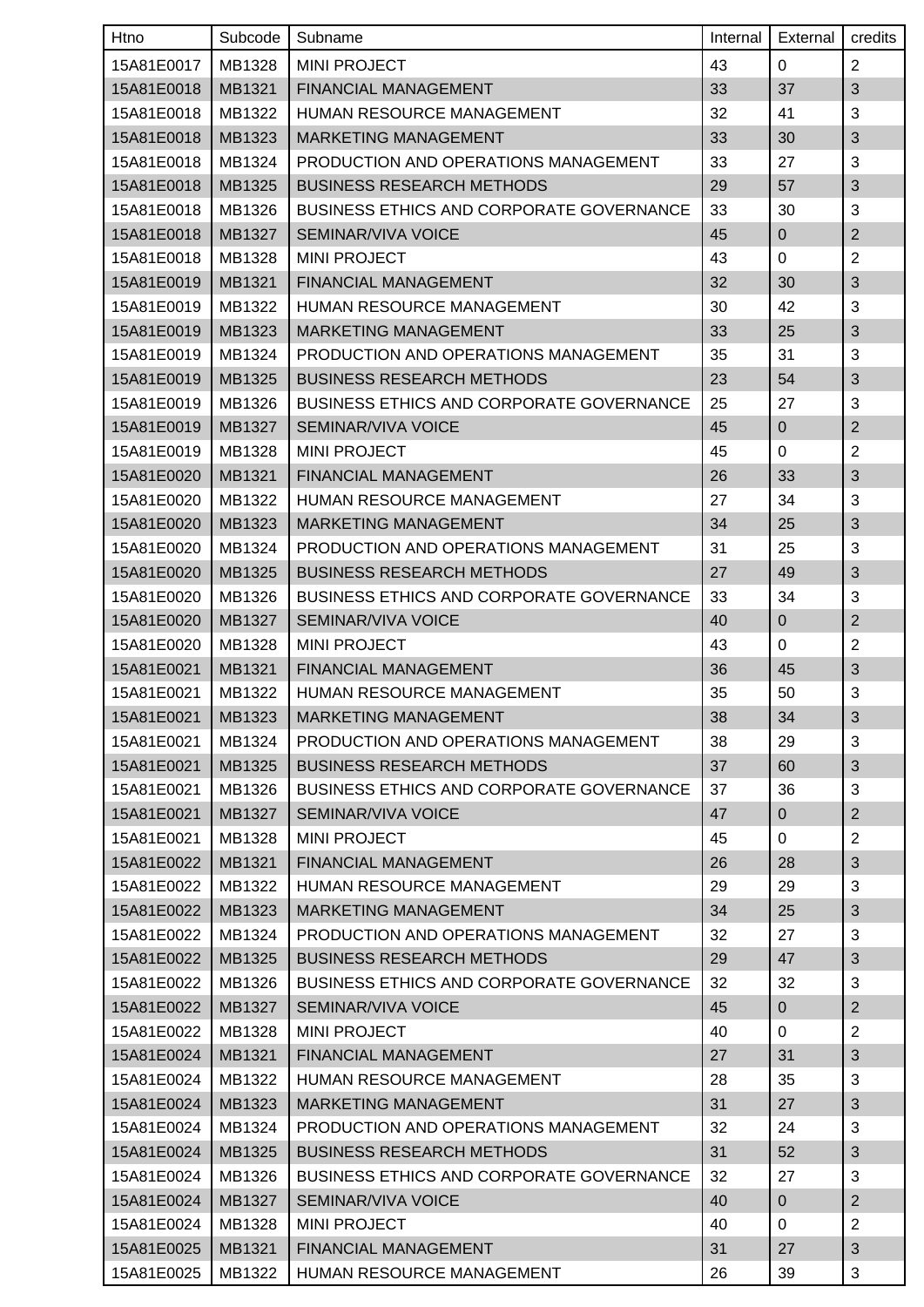| Htno       | Subcode | Subname                                         | Internal | External       | credits        |
|------------|---------|-------------------------------------------------|----------|----------------|----------------|
| 15A81E0025 | MB1323  | <b>MARKETING MANAGEMENT</b>                     | 32       | 30             | 3              |
| 15A81E0025 | MB1324  | PRODUCTION AND OPERATIONS MANAGEMENT            | 32       | 34             | 3              |
| 15A81E0025 | MB1325  | <b>BUSINESS RESEARCH METHODS</b>                | 29       | 60             | 3              |
| 15A81E0025 | MB1326  | <b>BUSINESS ETHICS AND CORPORATE GOVERNANCE</b> | 30       | 16             | 0              |
| 15A81E0025 | MB1327  | SEMINAR/VIVA VOICE                              | 40       | $\pmb{0}$      | $\overline{2}$ |
| 15A81E0025 | MB1328  | <b>MINI PROJECT</b>                             | 40       | 0              | $\overline{2}$ |
| 15A81E0026 | MB1321  | FINANCIAL MANAGEMENT                            | 33       | 34             | 3              |
| 15A81E0026 | MB1322  | HUMAN RESOURCE MANAGEMENT                       | 30       | 41             | 3              |
| 15A81E0026 | MB1323  | <b>MARKETING MANAGEMENT</b>                     | 34       | 25             | $\sqrt{3}$     |
| 15A81E0026 | MB1324  | PRODUCTION AND OPERATIONS MANAGEMENT            | 35       | 37             | 3              |
| 15A81E0026 | MB1325  | <b>BUSINESS RESEARCH METHODS</b>                | 32       | 60             | $\sqrt{3}$     |
| 15A81E0026 | MB1326  | <b>BUSINESS ETHICS AND CORPORATE GOVERNANCE</b> | 33       | 27             | 3              |
| 15A81E0026 | MB1327  | SEMINAR/VIVA VOICE                              | 42       | $\pmb{0}$      | $\overline{2}$ |
| 15A81E0026 | MB1328  | <b>MINI PROJECT</b>                             | 40       | 0              | $\overline{c}$ |
| 15A81E0027 | MB1321  | FINANCIAL MANAGEMENT                            | 30       | 38             | 3              |
| 15A81E0027 | MB1322  | <b>HUMAN RESOURCE MANAGEMENT</b>                | 32       | 35             | 3              |
| 15A81E0027 | MB1323  | <b>MARKETING MANAGEMENT</b>                     | 34       | 26             | $\sqrt{3}$     |
| 15A81E0027 | MB1324  | PRODUCTION AND OPERATIONS MANAGEMENT            | 35       | 33             | 3              |
| 15A81E0027 | MB1325  | <b>BUSINESS RESEARCH METHODS</b>                | 30       | 50             | 3              |
| 15A81E0027 | MB1326  | BUSINESS ETHICS AND CORPORATE GOVERNANCE        | 34       | 32             | 3              |
| 15A81E0027 | MB1327  | SEMINAR/VIVA VOICE                              | 41       | $\pmb{0}$      | $\mathbf{2}$   |
| 15A81E0027 | MB1328  | <b>MINI PROJECT</b>                             | 40       | 0              | $\overline{2}$ |
| 15A81E0028 | MB1321  | FINANCIAL MANAGEMENT                            | 30       | 29             | 3              |
| 15A81E0028 | MB1322  | HUMAN RESOURCE MANAGEMENT                       | 29       | 40             | 3              |
| 15A81E0028 | MB1323  | <b>MARKETING MANAGEMENT</b>                     | 32       | 25             | $\sqrt{3}$     |
| 15A81E0028 | MB1324  | PRODUCTION AND OPERATIONS MANAGEMENT            | 32       | 38             | 3              |
| 15A81E0028 | MB1325  | <b>BUSINESS RESEARCH METHODS</b>                | 31       | 58             | $\mathfrak{S}$ |
| 15A81E0028 | MB1326  | BUSINESS ETHICS AND CORPORATE GOVERNANCE        | 32       | 29             | 3              |
| 15A81E0028 | MB1327  | SEMINAR/VIVA VOICE                              | 44       | $\pmb{0}$      | $\overline{2}$ |
| 15A81E0028 | MB1328  | <b>MINI PROJECT</b>                             | 41       | 0              | $\overline{2}$ |
| 15A81E0029 | MB1321  | FINANCIAL MANAGEMENT                            | 31       | 31             | $\sqrt{3}$     |
| 15A81E0029 | MB1322  | HUMAN RESOURCE MANAGEMENT                       | 28       | 44             | 3              |
| 15A81E0029 | MB1323  | <b>MARKETING MANAGEMENT</b>                     | 35       | 32             | $\sqrt{3}$     |
| 15A81E0029 | MB1324  | PRODUCTION AND OPERATIONS MANAGEMENT            | 36       | 36             | 3              |
| 15A81E0029 | MB1325  | <b>BUSINESS RESEARCH METHODS</b>                | 29       | 53             | $\sqrt{3}$     |
| 15A81E0029 | MB1326  | <b>BUSINESS ETHICS AND CORPORATE GOVERNANCE</b> | 32       | 30             | 3              |
| 15A81E0029 | MB1327  | SEMINAR/VIVA VOICE                              | 45       | $\overline{0}$ | $\overline{2}$ |
| 15A81E0029 | MB1328  | <b>MINI PROJECT</b>                             | 45       | 0              | $\overline{c}$ |
| 15A81E0030 | MB1321  | FINANCIAL MANAGEMENT                            | 29       | 32             | $\sqrt{3}$     |
| 15A81E0030 | MB1322  | <b>HUMAN RESOURCE MANAGEMENT</b>                | 30       | 41             | 3              |
| 15A81E0030 | MB1323  | <b>MARKETING MANAGEMENT</b>                     | 33       | 25             | $\sqrt{3}$     |
| 15A81E0030 | MB1324  | PRODUCTION AND OPERATIONS MANAGEMENT            | 32       | 36             | 3              |
| 15A81E0030 | MB1325  | <b>BUSINESS RESEARCH METHODS</b>                | 29       | 58             | $\sqrt{3}$     |
| 15A81E0030 | MB1326  | BUSINESS ETHICS AND CORPORATE GOVERNANCE        | 31       | 31             | 3              |
| 15A81E0030 | MB1327  | SEMINAR/VIVA VOICE                              | 40       | $\overline{0}$ | $\overline{2}$ |
| 15A81E0030 | MB1328  | <b>MINI PROJECT</b>                             | 40       | 0              | $\overline{c}$ |
| 15A81E0031 | MB1321  | FINANCIAL MANAGEMENT                            | 31       | 28             | $\sqrt{3}$     |
| 15A81E0031 | MB1322  | HUMAN RESOURCE MANAGEMENT                       | 29       | 44             | 3              |
| 15A81E0031 | MB1323  | <b>MARKETING MANAGEMENT</b>                     | 34       | 30             | 3              |
| 15A81E0031 | MB1324  | PRODUCTION AND OPERATIONS MANAGEMENT            | 36       | 41             | 3              |
| 15A81E0031 | MB1325  | <b>BUSINESS RESEARCH METHODS</b>                | 32       | 52             | 3              |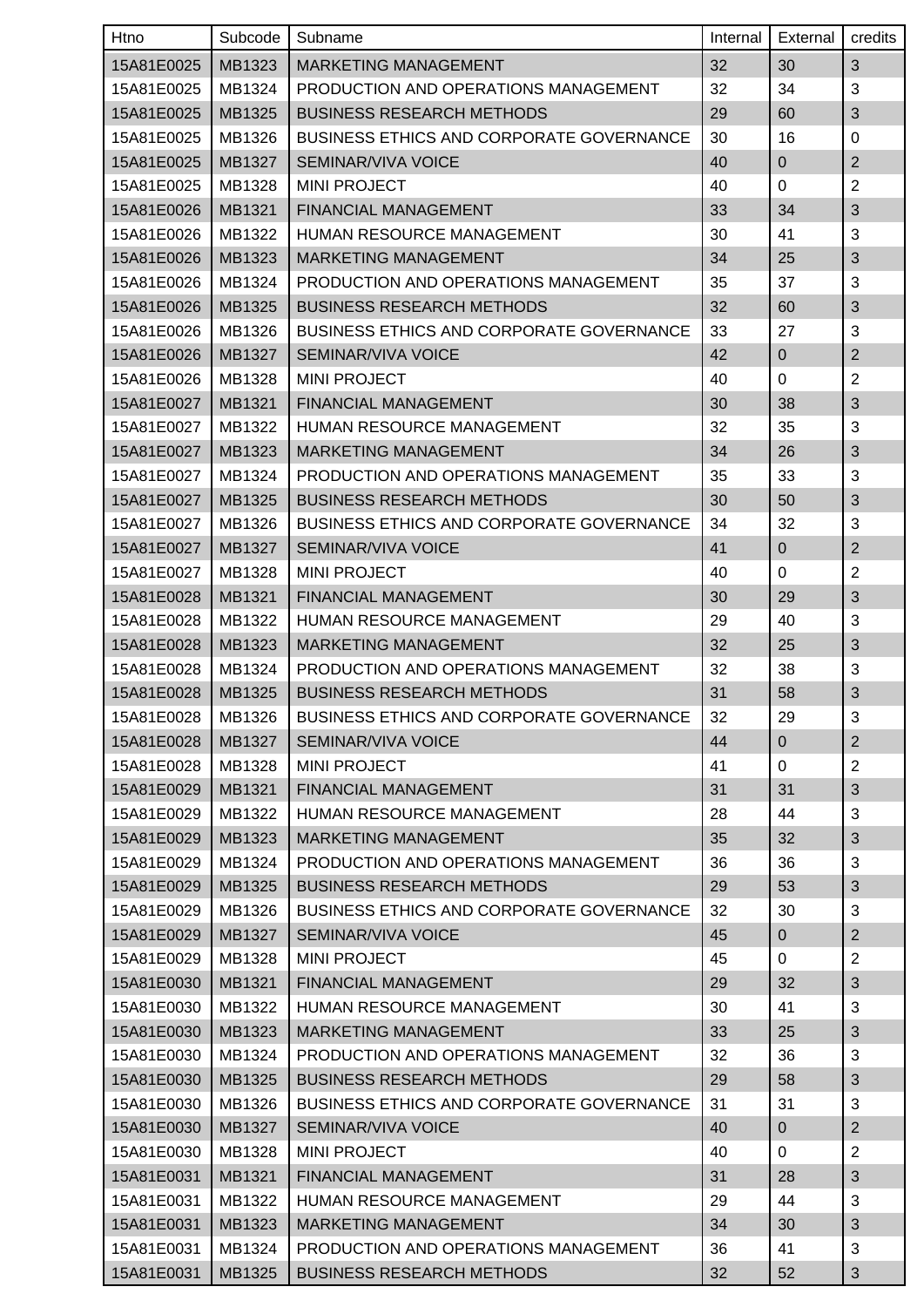| Htno       | Subcode | Subname                                         | Internal | External       | credits        |
|------------|---------|-------------------------------------------------|----------|----------------|----------------|
| 15A81E0031 | MB1326  | <b>BUSINESS ETHICS AND CORPORATE GOVERNANCE</b> | 34       | 32             | 3              |
| 15A81E0031 | MB1327  | <b>SEMINAR/VIVA VOICE</b>                       | 42       | $\overline{0}$ | $\overline{2}$ |
| 15A81E0031 | MB1328  | <b>MINI PROJECT</b>                             | 45       | 0              | $\overline{2}$ |
| 15A81E0032 | MB1321  | FINANCIAL MANAGEMENT                            | 31       | 27             | $\sqrt{3}$     |
| 15A81E0032 | MB1322  | HUMAN RESOURCE MANAGEMENT                       | 28       | 39             | 3              |
| 15A81E0032 | MB1323  | <b>MARKETING MANAGEMENT</b>                     | 35       | 25             | $\sqrt{3}$     |
| 15A81E0032 | MB1324  | PRODUCTION AND OPERATIONS MANAGEMENT            | 35       | 30             | 3              |
| 15A81E0032 | MB1325  | <b>BUSINESS RESEARCH METHODS</b>                | 32       | 45             | 3              |
| 15A81E0032 | MB1326  | <b>BUSINESS ETHICS AND CORPORATE GOVERNANCE</b> | 33       | 35             | 3              |
| 15A81E0032 | MB1327  | SEMINAR/VIVA VOICE                              | 40       | $\pmb{0}$      | $\overline{2}$ |
| 15A81E0032 | MB1328  | <b>MINI PROJECT</b>                             | 35       | 0              | $\overline{2}$ |
| 15A81E0033 | MB1321  | <b>FINANCIAL MANAGEMENT</b>                     | 28       | 25             | 3              |
| 15A81E0033 | MB1322  | <b>HUMAN RESOURCE MANAGEMENT</b>                | 31       | 40             | 3              |
| 15A81E0033 | MB1323  | <b>MARKETING MANAGEMENT</b>                     | 32       | 24             | 3              |
| 15A81E0033 | MB1324  | PRODUCTION AND OPERATIONS MANAGEMENT            | 35       | 30             | 3              |
| 15A81E0033 | MB1325  | <b>BUSINESS RESEARCH METHODS</b>                | 33       | 46             | $\sqrt{3}$     |
| 15A81E0033 | MB1326  | <b>BUSINESS ETHICS AND CORPORATE GOVERNANCE</b> | 33       | 27             | 3              |
| 15A81E0033 | MB1327  | SEMINAR/VIVA VOICE                              | 40       | 0              | $\overline{2}$ |
| 15A81E0033 | MB1328  | <b>MINI PROJECT</b>                             | 35       | 0              | $\overline{2}$ |
| 15A81E0034 | MB1321  | FINANCIAL MANAGEMENT                            | 27       | 26             | 3              |
| 15A81E0034 | MB1322  | HUMAN RESOURCE MANAGEMENT                       | 27       | 32             | 3              |
| 15A81E0034 | MB1323  | <b>MARKETING MANAGEMENT</b>                     | 32       | 24             | 3              |
| 15A81E0034 | MB1324  | PRODUCTION AND OPERATIONS MANAGEMENT            | 31       | 30             | 3              |
| 15A81E0034 | MB1325  | <b>BUSINESS RESEARCH METHODS</b>                | 27       | 37             | 3              |
| 15A81E0034 | MB1326  | BUSINESS ETHICS AND CORPORATE GOVERNANCE        | 33       | 34             | 3              |
| 15A81E0034 | MB1327  | SEMINAR/VIVA VOICE                              | 40       | $\pmb{0}$      | $\mathbf{2}$   |
| 15A81E0034 | MB1328  | <b>MINI PROJECT</b>                             | 35       | 0              | $\overline{2}$ |
| 15A81E0035 | MB1321  | FINANCIAL MANAGEMENT                            | 27       | 24             | 3              |
| 15A81E0035 | MB1322  | HUMAN RESOURCE MANAGEMENT                       | 26       | 30             | 3              |
| 15A81E0035 | MB1323  | MARKETING MANAGEMENT                            | 31       | 25             | 3              |
| 15A81E0035 | MB1324  | PRODUCTION AND OPERATIONS MANAGEMENT            | 33       | 32             | 3              |
| 15A81E0035 | MB1325  | <b>BUSINESS RESEARCH METHODS</b>                | 27       | 43             | 3              |
| 15A81E0035 | MB1326  | <b>BUSINESS ETHICS AND CORPORATE GOVERNANCE</b> | 33       | 31             | 3              |
| 15A81E0035 | MB1327  | SEMINAR/VIVA VOICE                              | 40       | $\overline{0}$ | $\overline{2}$ |
| 15A81E0035 | MB1328  | <b>MINI PROJECT</b>                             | 40       | $\mathbf 0$    | $\overline{c}$ |
| 15A81E0036 | MB1321  | FINANCIAL MANAGEMENT                            | 30       | 24             | $\sqrt{3}$     |
| 15A81E0036 | MB1322  | HUMAN RESOURCE MANAGEMENT                       | 28       | 31             | 3              |
| 15A81E0036 | MB1323  | MARKETING MANAGEMENT                            | 33       | 24             | $\mathfrak{S}$ |
| 15A81E0036 | MB1324  | PRODUCTION AND OPERATIONS MANAGEMENT            | 32       | 28             | 3              |
| 15A81E0036 | MB1325  | <b>BUSINESS RESEARCH METHODS</b>                | 27       | 37             | $\sqrt{3}$     |
| 15A81E0036 | MB1326  | <b>BUSINESS ETHICS AND CORPORATE GOVERNANCE</b> | 32       | 24             | 3              |
| 15A81E0036 | MB1327  | SEMINAR/VIVA VOICE                              | 40       | $\overline{0}$ | $\overline{2}$ |
| 15A81E0036 | MB1328  | <b>MINI PROJECT</b>                             | 35       | 0              | $\overline{c}$ |
| 15A81E0037 | MB1321  | FINANCIAL MANAGEMENT                            | 34       | 36             | $\sqrt{3}$     |
| 15A81E0037 | MB1322  | HUMAN RESOURCE MANAGEMENT                       | 32       | 41             | 3              |
| 15A81E0037 | MB1323  | MARKETING MANAGEMENT                            | 33       | 29             | $\sqrt{3}$     |
| 15A81E0037 | MB1324  | PRODUCTION AND OPERATIONS MANAGEMENT            | 35       | 34             | 3              |
| 15A81E0037 | MB1325  | <b>BUSINESS RESEARCH METHODS</b>                | 35       | 53             | $\mathfrak{S}$ |
| 15A81E0037 | MB1326  | <b>BUSINESS ETHICS AND CORPORATE GOVERNANCE</b> | 32       | 26             | 3              |
| 15A81E0037 | MB1327  | SEMINAR/VIVA VOICE                              | 40       | $\mathbf{0}$   | $\overline{2}$ |
| 15A81E0037 | MB1328  | <b>MINI PROJECT</b>                             | 35       | 0              | $\overline{c}$ |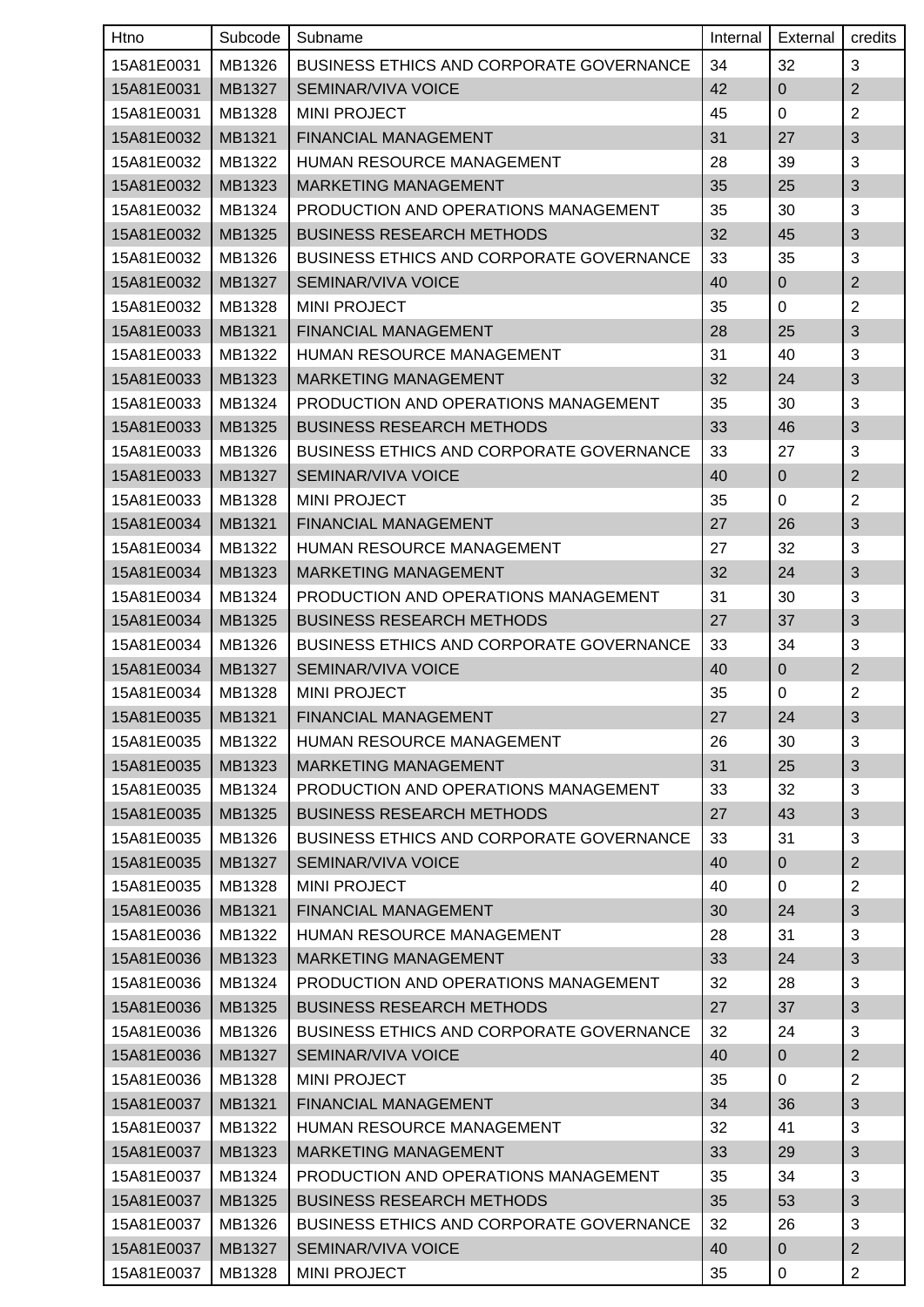| Htno       | Subcode | Subname                                         | Internal | External       | credits        |
|------------|---------|-------------------------------------------------|----------|----------------|----------------|
| 15A81E0038 | MB1321  | <b>FINANCIAL MANAGEMENT</b>                     | 24       | 30             | 3              |
| 15A81E0038 | MB1322  | HUMAN RESOURCE MANAGEMENT                       | 26       | 40             | 3              |
| 15A81E0038 | MB1323  | <b>MARKETING MANAGEMENT</b>                     | 32       | 25             | 3              |
| 15A81E0038 | MB1324  | PRODUCTION AND OPERATIONS MANAGEMENT            | 30       | 30             | 3              |
| 15A81E0038 | MB1325  | <b>BUSINESS RESEARCH METHODS</b>                | 25       | 42             | 3              |
| 15A81E0038 | MB1326  | <b>BUSINESS ETHICS AND CORPORATE GOVERNANCE</b> | 31       | 16             | 0              |
| 15A81E0038 | MB1327  | SEMINAR/VIVA VOICE                              | 45       | $\pmb{0}$      | $\overline{2}$ |
| 15A81E0038 | MB1328  | <b>MINI PROJECT</b>                             | 40       | 0              | $\overline{2}$ |
| 15A81E0039 | MB1321  | FINANCIAL MANAGEMENT                            | 35       | 32             | $\sqrt{3}$     |
| 15A81E0039 | MB1322  | HUMAN RESOURCE MANAGEMENT                       | 32       | 41             | 3              |
| 15A81E0039 | MB1323  | <b>MARKETING MANAGEMENT</b>                     | 33       | 30             | $\sqrt{3}$     |
| 15A81E0039 | MB1324  | PRODUCTION AND OPERATIONS MANAGEMENT            | 34       | 35             | 3              |
| 15A81E0039 | MB1325  | <b>BUSINESS RESEARCH METHODS</b>                | 32       | 42             | 3              |
| 15A81E0039 | MB1326  | <b>BUSINESS ETHICS AND CORPORATE GOVERNANCE</b> | 34       | 35             | 3              |
| 15A81E0039 | MB1327  | SEMINAR/VIVA VOICE                              | 45       | $\mathbf 0$    | $\overline{2}$ |
| 15A81E0039 | MB1328  | <b>MINI PROJECT</b>                             | 40       | 0              | $\overline{2}$ |
| 15A81E0040 | MB1321  | FINANCIAL MANAGEMENT                            | 28       | 26             | $\sqrt{3}$     |
| 15A81E0040 | MB1322  | <b>HUMAN RESOURCE MANAGEMENT</b>                | 26       | 33             | 3              |
| 15A81E0040 | MB1323  | <b>MARKETING MANAGEMENT</b>                     | 31       | 24             | 3              |
| 15A81E0040 | MB1324  | PRODUCTION AND OPERATIONS MANAGEMENT            | 28       | 31             | 3              |
| 15A81E0040 | MB1325  | <b>BUSINESS RESEARCH METHODS</b>                | 27       | 41             | $\sqrt{3}$     |
| 15A81E0040 | MB1326  | <b>BUSINESS ETHICS AND CORPORATE GOVERNANCE</b> | 32       | 24             | 3              |
| 15A81E0040 | MB1327  | SEMINAR/VIVA VOICE                              | 40       | $\pmb{0}$      | $\overline{2}$ |
| 15A81E0040 | MB1328  | <b>MINI PROJECT</b>                             | 35       | 0              | $\overline{2}$ |
| 15A81E0041 | MB1321  | FINANCIAL MANAGEMENT                            | 30       | 36             | 3              |
| 15A81E0041 | MB1322  | HUMAN RESOURCE MANAGEMENT                       | 29       | 35             | 3              |
| 15A81E0041 | MB1323  | MARKETING MANAGEMENT                            | 33       | 27             | $\mathfrak{S}$ |
| 15A81E0041 | MB1324  | PRODUCTION AND OPERATIONS MANAGEMENT            | 33       | 35             | 3              |
| 15A81E0041 | MB1325  | <b>BUSINESS RESEARCH METHODS</b>                | 29       | 42             | 3              |
| 15A81E0041 | MB1326  | BUSINESS ETHICS AND CORPORATE GOVERNANCE        | 32       | 27             | 3              |
| 15A81E0041 | MB1327  | SEMINAR/VIVA VOICE                              | 40       | $\overline{0}$ | $\overline{2}$ |
| 15A81E0041 | MB1328  | <b>MINI PROJECT</b>                             | 35       | $\mathbf 0$    | $\overline{c}$ |
| 15A81E0042 | MB1321  | FINANCIAL MANAGEMENT                            | 37       | 37             | 3              |
| 15A81E0042 | MB1322  | HUMAN RESOURCE MANAGEMENT                       | 31       | 33             | 3              |
| 15A81E0042 | MB1323  | <b>MARKETING MANAGEMENT</b>                     | 34       | 29             | 3              |
| 15A81E0042 | MB1324  | PRODUCTION AND OPERATIONS MANAGEMENT            | 36       | 32             | 3              |
| 15A81E0042 | MB1325  | <b>BUSINESS RESEARCH METHODS</b>                | 31       | 45             | $\sqrt{3}$     |
| 15A81E0042 | MB1326  | <b>BUSINESS ETHICS AND CORPORATE GOVERNANCE</b> | 34       | 29             | 3              |
| 15A81E0042 | MB1327  | SEMINAR/VIVA VOICE                              | 48       | $\mathbf{0}$   | $\mathbf{2}$   |
| 15A81E0042 | MB1328  | <b>MINI PROJECT</b>                             | 45       | 0              | $\overline{2}$ |
| 15A81E0043 | MB1321  | FINANCIAL MANAGEMENT                            | 37       | 31             | $\sqrt{3}$     |
| 15A81E0043 | MB1322  | HUMAN RESOURCE MANAGEMENT                       | 30       | 33             | 3              |
| 15A81E0043 | MB1323  | <b>MARKETING MANAGEMENT</b>                     | 33       | 29             | $\sqrt{3}$     |
| 15A81E0043 | MB1324  | PRODUCTION AND OPERATIONS MANAGEMENT            | 36       | 29             | 3              |
| 15A81E0043 | MB1325  | <b>BUSINESS RESEARCH METHODS</b>                | 32       | 50             | $\sqrt{3}$     |
| 15A81E0043 | MB1326  | <b>BUSINESS ETHICS AND CORPORATE GOVERNANCE</b> | 33       | 24             | 3              |
| 15A81E0043 | MB1327  | SEMINAR/VIVA VOICE                              | 46       | $\overline{0}$ | $\overline{2}$ |
| 15A81E0043 | MB1328  | <b>MINI PROJECT</b>                             | 43       | 0              | $\overline{2}$ |
| 15A81E0044 | MB1321  | FINANCIAL MANAGEMENT                            | 27       | 34             | 3              |
| 15A81E0044 | MB1322  | HUMAN RESOURCE MANAGEMENT                       | 25       | 32             | 3              |
| 15A81E0044 | MB1323  | <b>MARKETING MANAGEMENT</b>                     | 31       | 24             | 3              |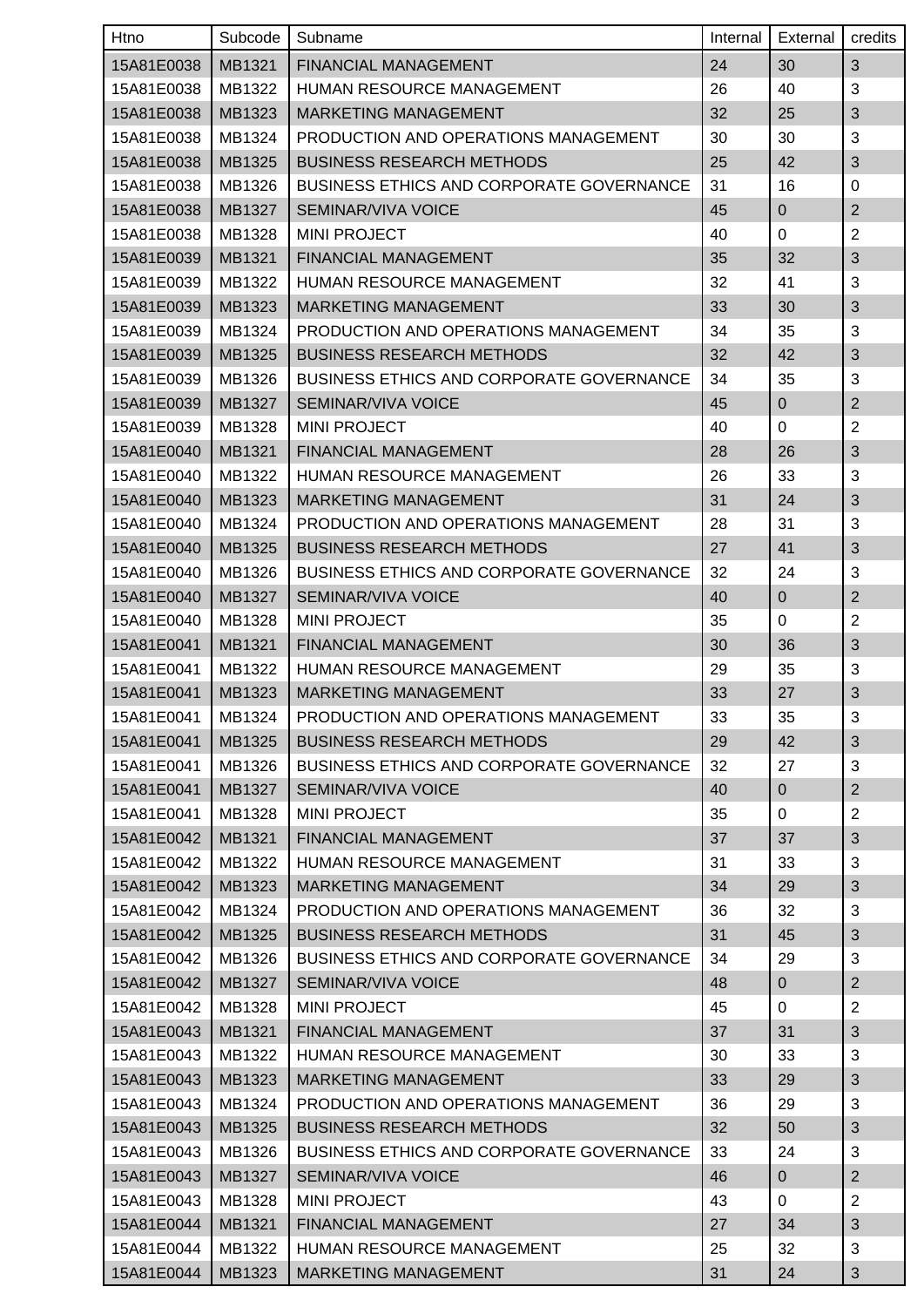| Htno       | Subcode | Subname                                         | Internal | External       | credits        |
|------------|---------|-------------------------------------------------|----------|----------------|----------------|
| 15A81E0044 | MB1324  | PRODUCTION AND OPERATIONS MANAGEMENT            | 28       | 33             | 3              |
| 15A81E0044 | MB1325  | <b>BUSINESS RESEARCH METHODS</b>                | 25       | 41             | 3              |
| 15A81E0044 | MB1326  | <b>BUSINESS ETHICS AND CORPORATE GOVERNANCE</b> | 31       | 24             | 3              |
| 15A81E0044 | MB1327  | SEMINAR/VIVA VOICE                              | 40       | 0              | $\overline{2}$ |
| 15A81E0044 | MB1328  | <b>MINI PROJECT</b>                             | 40       | 0              | $\overline{2}$ |
| 15A81E0045 | MB1321  | FINANCIAL MANAGEMENT                            | 35       | 32             | $\sqrt{3}$     |
| 15A81E0045 | MB1322  | <b>HUMAN RESOURCE MANAGEMENT</b>                | 31       | 40             | 3              |
| 15A81E0045 | MB1323  | <b>MARKETING MANAGEMENT</b>                     | 32       | 28             | 3              |
| 15A81E0045 | MB1324  | PRODUCTION AND OPERATIONS MANAGEMENT            | 35       | 29             | 3              |
| 15A81E0045 | MB1325  | <b>BUSINESS RESEARCH METHODS</b>                | 29       | 49             | 3              |
| 15A81E0045 | MB1326  | <b>BUSINESS ETHICS AND CORPORATE GOVERNANCE</b> | 33       | 25             | 3              |
| 15A81E0045 | MB1327  | SEMINAR/VIVA VOICE                              | 46       | $\mathbf 0$    | $\overline{2}$ |
| 15A81E0045 | MB1328  | <b>MINI PROJECT</b>                             | 44       | 0              | $\overline{2}$ |
| 15A81E0046 | MB1321  | FINANCIAL MANAGEMENT                            | 33       | 42             | 3              |
| 15A81E0046 | MB1322  | HUMAN RESOURCE MANAGEMENT                       | 30       | 37             | 3              |
| 15A81E0046 | MB1323  | <b>MARKETING MANAGEMENT</b>                     | 32       | 27             | $\sqrt{3}$     |
| 15A81E0046 | MB1324  | PRODUCTION AND OPERATIONS MANAGEMENT            | 35       | 32             | 3              |
| 15A81E0046 | MB1325  | <b>BUSINESS RESEARCH METHODS</b>                | 27       | 44             | $\sqrt{3}$     |
| 15A81E0046 | MB1326  | <b>BUSINESS ETHICS AND CORPORATE GOVERNANCE</b> | 33       | 35             | 3              |
| 15A81E0046 | MB1327  | SEMINAR/VIVA VOICE                              | 43       | $\mathbf 0$    | $\overline{2}$ |
| 15A81E0046 | MB1328  | <b>MINI PROJECT</b>                             | 42       | 0              | $\overline{2}$ |
| 15A81E0047 | MB1321  | FINANCIAL MANAGEMENT                            | 27       | 28             | 3              |
| 15A81E0047 | MB1322  | <b>HUMAN RESOURCE MANAGEMENT</b>                | 26       | 30             | 3              |
| 15A81E0047 | MB1323  | <b>MARKETING MANAGEMENT</b>                     | 31       | 24             | 3              |
| 15A81E0047 | MB1324  | PRODUCTION AND OPERATIONS MANAGEMENT            | 28       | 17             | 0              |
| 15A81E0047 | MB1325  | <b>BUSINESS RESEARCH METHODS</b>                | 25       | 42             | 3              |
| 15A81E0047 | MB1326  | <b>BUSINESS ETHICS AND CORPORATE GOVERNANCE</b> | 28       | 27             | 3              |
| 15A81E0047 | MB1327  | SEMINAR/VIVA VOICE                              | 41       | $\overline{0}$ | $\overline{2}$ |
| 15A81E0047 | MB1328  | <b>MINI PROJECT</b>                             | 39       | 0              | $\overline{2}$ |
| 15A81E0048 | MB1321  | FINANCIAL MANAGEMENT                            | 22       | 17             | $\mathbf 0$    |
| 15A81E0048 | MB1322  | HUMAN RESOURCE MANAGEMENT                       | 26       | 33             | 3              |
| 15A81E0048 | MB1323  | MARKETING MANAGEMENT                            | 30       | 25             | $\mathfrak{S}$ |
| 15A81E0048 | MB1324  | PRODUCTION AND OPERATIONS MANAGEMENT            | 29       | 15             | 0              |
| 15A81E0048 | MB1325  | <b>BUSINESS RESEARCH METHODS</b>                | 25       | 31             | $\sqrt{3}$     |
| 15A81E0048 | MB1326  | <b>BUSINESS ETHICS AND CORPORATE GOVERNANCE</b> | 29       | 25             | 3              |
| 15A81E0048 | MB1327  | SEMINAR/VIVA VOICE                              | 40       | $\overline{0}$ | $\overline{2}$ |
| 15A81E0048 | MB1328  | <b>MINI PROJECT</b>                             | 40       | $\mathbf 0$    | $\overline{2}$ |
| 15A81E0049 | MB1321  | FINANCIAL MANAGEMENT                            | 33       | 32             | $\sqrt{3}$     |
| 15A81E0049 | MB1322  | HUMAN RESOURCE MANAGEMENT                       | 28       | 31             | 3              |
| 15A81E0049 | MB1323  | MARKETING MANAGEMENT                            | 33       | 24             | $\sqrt{3}$     |
| 15A81E0049 | MB1324  | PRODUCTION AND OPERATIONS MANAGEMENT            | 29       | 24             | 3              |
| 15A81E0049 | MB1325  | <b>BUSINESS RESEARCH METHODS</b>                | 28       | 44             | $\mathfrak{S}$ |
| 15A81E0049 | MB1326  | <b>BUSINESS ETHICS AND CORPORATE GOVERNANCE</b> | 31       | 24             | 3              |
| 15A81E0049 | MB1327  | SEMINAR/VIVA VOICE                              | 40       | $\overline{0}$ | $\overline{2}$ |
| 15A81E0049 | MB1328  | <b>MINI PROJECT</b>                             | 41       | 0              | $\overline{2}$ |
| 15A81E0050 | MB1321  | FINANCIAL MANAGEMENT                            | 25       | 26             | $\mathfrak{S}$ |
| 15A81E0050 | MB1322  | HUMAN RESOURCE MANAGEMENT                       | 31       | 33             | 3              |
| 15A81E0050 | MB1323  | <b>MARKETING MANAGEMENT</b>                     | 33       | 17             | $\pmb{0}$      |
| 15A81E0050 | MB1324  | PRODUCTION AND OPERATIONS MANAGEMENT            | 30       | 25             | 3              |
| 15A81E0050 | MB1325  | <b>BUSINESS RESEARCH METHODS</b>                | 29       | 47             | 3              |
| 15A81E0050 | MB1326  | BUSINESS ETHICS AND CORPORATE GOVERNANCE        | 33       | 29             | 3              |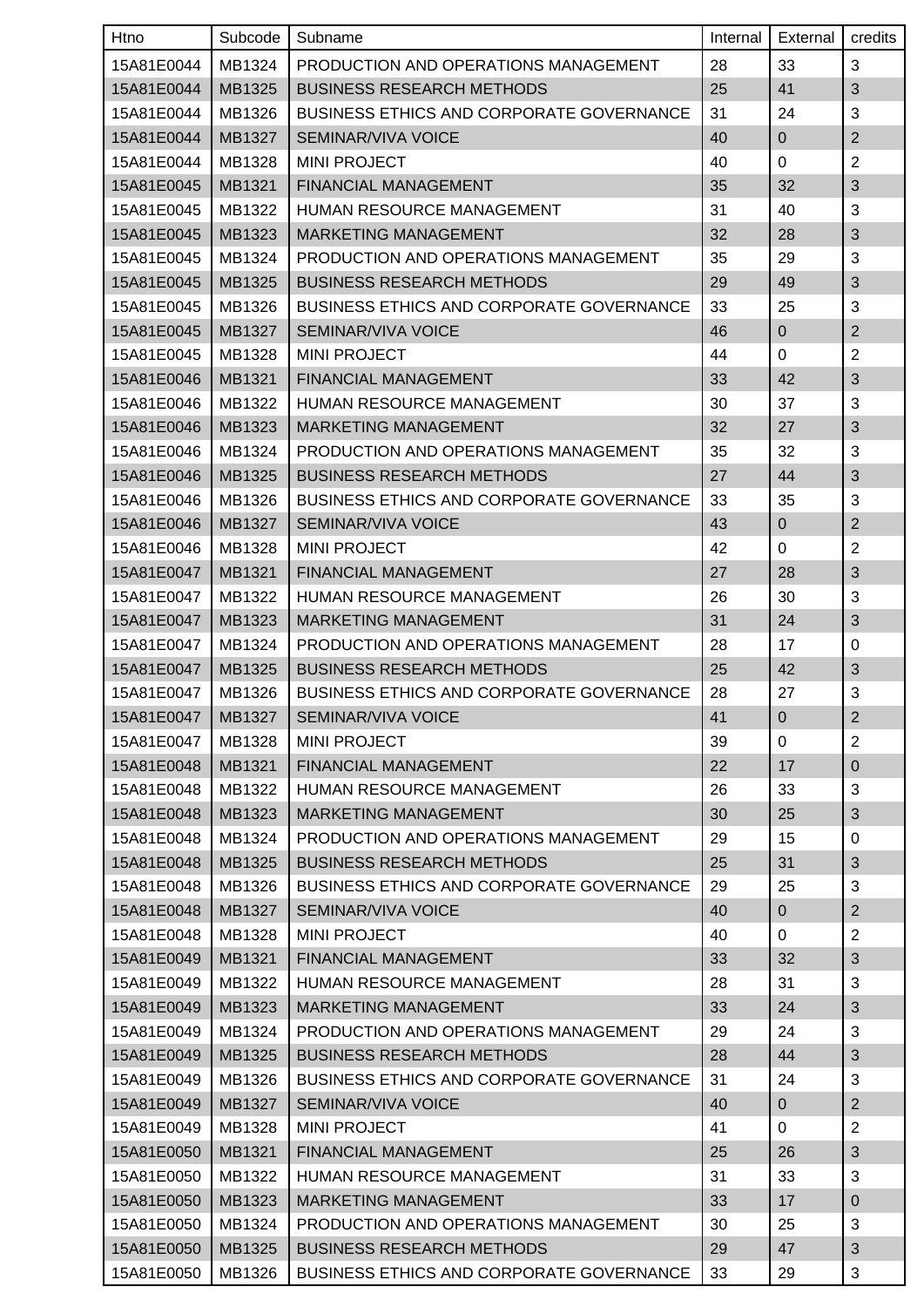| Htno       | Subcode | Subname                                         | Internal | External       | credits        |
|------------|---------|-------------------------------------------------|----------|----------------|----------------|
| 15A81E0050 | MB1327  | SEMINAR/VIVA VOICE                              | 46       | $\mathbf 0$    | $\overline{2}$ |
| 15A81E0050 | MB1328  | <b>MINI PROJECT</b>                             | 43       | $\mathbf 0$    | $\overline{2}$ |
| 15A81E0051 | MB1321  | FINANCIAL MANAGEMENT                            | 23       | 19             | 0              |
| 15A81E0051 | MB1322  | HUMAN RESOURCE MANAGEMENT                       | 31       | 26             | 3              |
| 15A81E0051 | MB1323  | MARKETING MANAGEMENT                            | 22       | 28             | $\sqrt{3}$     |
| 15A81E0051 | MB1324  | PRODUCTION AND OPERATIONS MANAGEMENT            | 20       | 20             | 0              |
| 15A81E0051 | MB1325  | <b>BUSINESS RESEARCH METHODS</b>                | 21       | 37             | 3              |
| 15A81E0051 | MB1326  | <b>BUSINESS ETHICS AND CORPORATE GOVERNANCE</b> | 31       | 24             | 3              |
| 15A81E0051 | MB1327  | <b>SEMINAR/VIVA VOICE</b>                       | 42       | $\mathbf 0$    | $\mathbf 2$    |
| 15A81E0051 | MB1328  | <b>MINI PROJECT</b>                             | 40       | 0              | $\overline{2}$ |
| 15A81E0052 | MB1321  | FINANCIAL MANAGEMENT                            | 20       | 30             | $\sqrt{3}$     |
| 15A81E0052 | MB1322  | HUMAN RESOURCE MANAGEMENT                       | 29       | 29             | 3              |
| 15A81E0052 | MB1323  | <b>MARKETING MANAGEMENT</b>                     | 32       | 24             | 3              |
| 15A81E0052 | MB1324  | PRODUCTION AND OPERATIONS MANAGEMENT            | 28       | 26             | 3              |
| 15A81E0052 | MB1325  | <b>BUSINESS RESEARCH METHODS</b>                | 29       | 38             | 3              |
| 15A81E0052 | MB1326  | <b>BUSINESS ETHICS AND CORPORATE GOVERNANCE</b> | 30       | 28             | 3              |
| 15A81E0052 | MB1327  | SEMINAR/VIVA VOICE                              | 43       | $\mathsf 0$    | $\overline{2}$ |
| 15A81E0052 | MB1328  | <b>MINI PROJECT</b>                             | 40       | 0              | $\overline{c}$ |
| 15A81E0053 | MB1321  | <b>FINANCIAL MANAGEMENT</b>                     | 31       | 26             | 3              |
| 15A81E0053 | MB1322  | HUMAN RESOURCE MANAGEMENT                       | 30       | 35             | 3              |
| 15A81E0053 | MB1323  | <b>MARKETING MANAGEMENT</b>                     | 32       | 25             | $\sqrt{3}$     |
| 15A81E0053 | MB1324  | PRODUCTION AND OPERATIONS MANAGEMENT            | 30       | 28             | 3              |
| 15A81E0053 | MB1325  | <b>BUSINESS RESEARCH METHODS</b>                | 31       | 38             | 3              |
| 15A81E0053 | MB1326  | <b>BUSINESS ETHICS AND CORPORATE GOVERNANCE</b> | 33       | 35             | 3              |
| 15A81E0053 | MB1327  | SEMINAR/VIVA VOICE                              | 44       | $\pmb{0}$      | $\overline{2}$ |
| 15A81E0053 | MB1328  | <b>MINI PROJECT</b>                             | 40       | 0              | $\overline{2}$ |
| 15A81E0054 | MB1321  | FINANCIAL MANAGEMENT                            | 35       | 44             | $\mathfrak{S}$ |
| 15A81E0054 | MB1322  | <b>HUMAN RESOURCE MANAGEMENT</b>                | 37       | 35             | 3              |
| 15A81E0054 | MB1323  | <b>MARKETING MANAGEMENT</b>                     | 36       | 29             | 3              |
| 15A81E0054 | MB1324  | PRODUCTION AND OPERATIONS MANAGEMENT            | 34       | 33             | 3              |
| 15A81E0054 | MB1325  | <b>BUSINESS RESEARCH METHODS</b>                | 35       | 45             | $\sqrt{3}$     |
| 15A81E0054 | MB1326  | BUSINESS ETHICS AND CORPORATE GOVERNANCE        | 38       | 40             | 3              |
| 15A81E0054 | MB1327  | SEMINAR/VIVA VOICE                              | 47       | $\overline{0}$ | $\mathbf{2}$   |
| 15A81E0054 | MB1328  | <b>MINI PROJECT</b>                             | 43       | 0              | $\overline{c}$ |
| 15A81E0055 | MB1321  | FINANCIAL MANAGEMENT                            | 33       | 41             | 3              |
| 15A81E0055 | MB1322  | HUMAN RESOURCE MANAGEMENT                       | 35       | 34             | 3              |
| 15A81E0055 | MB1323  | <b>MARKETING MANAGEMENT</b>                     | 36       | 31             | $\sqrt{3}$     |
| 15A81E0055 | MB1324  | PRODUCTION AND OPERATIONS MANAGEMENT            | 35       | 32             | 3              |
| 15A81E0055 | MB1325  | <b>BUSINESS RESEARCH METHODS</b>                | 35       | 34             | $\sqrt{3}$     |
| 15A81E0055 | MB1326  | <b>BUSINESS ETHICS AND CORPORATE GOVERNANCE</b> | 34       | 41             | 3              |
| 15A81E0055 | MB1327  | <b>SEMINAR/VIVA VOICE</b>                       | 46       | $\pmb{0}$      | $\mathbf{2}$   |
| 15A81E0055 | MB1328  | <b>MINI PROJECT</b>                             | 44       | $\mathbf 0$    | $\overline{2}$ |
| 15A81E0056 | MB1321  | FINANCIAL MANAGEMENT                            | 33       | 42             | $\sqrt{3}$     |
| 15A81E0056 | MB1322  | HUMAN RESOURCE MANAGEMENT                       | 36       | 32             | 3              |
| 15A81E0056 | MB1323  | <b>MARKETING MANAGEMENT</b>                     | 35       | 32             | $\sqrt{3}$     |
| 15A81E0056 | MB1324  | PRODUCTION AND OPERATIONS MANAGEMENT            | 33       | 32             | 3              |
| 15A81E0056 | MB1325  | <b>BUSINESS RESEARCH METHODS</b>                | 34       | 38             | 3              |
| 15A81E0056 | MB1326  | <b>BUSINESS ETHICS AND CORPORATE GOVERNANCE</b> | 34       | 42             | 3              |
| 15A81E0056 | MB1327  | SEMINAR/VIVA VOICE                              | 47       | $\overline{0}$ | $\overline{2}$ |
| 15A81E0056 | MB1328  | <b>MINI PROJECT</b>                             | 44       | 0              | $\overline{c}$ |
| 15A81E0057 | MB1321  | FINANCIAL MANAGEMENT                            | 30       | 39             | $\sqrt{3}$     |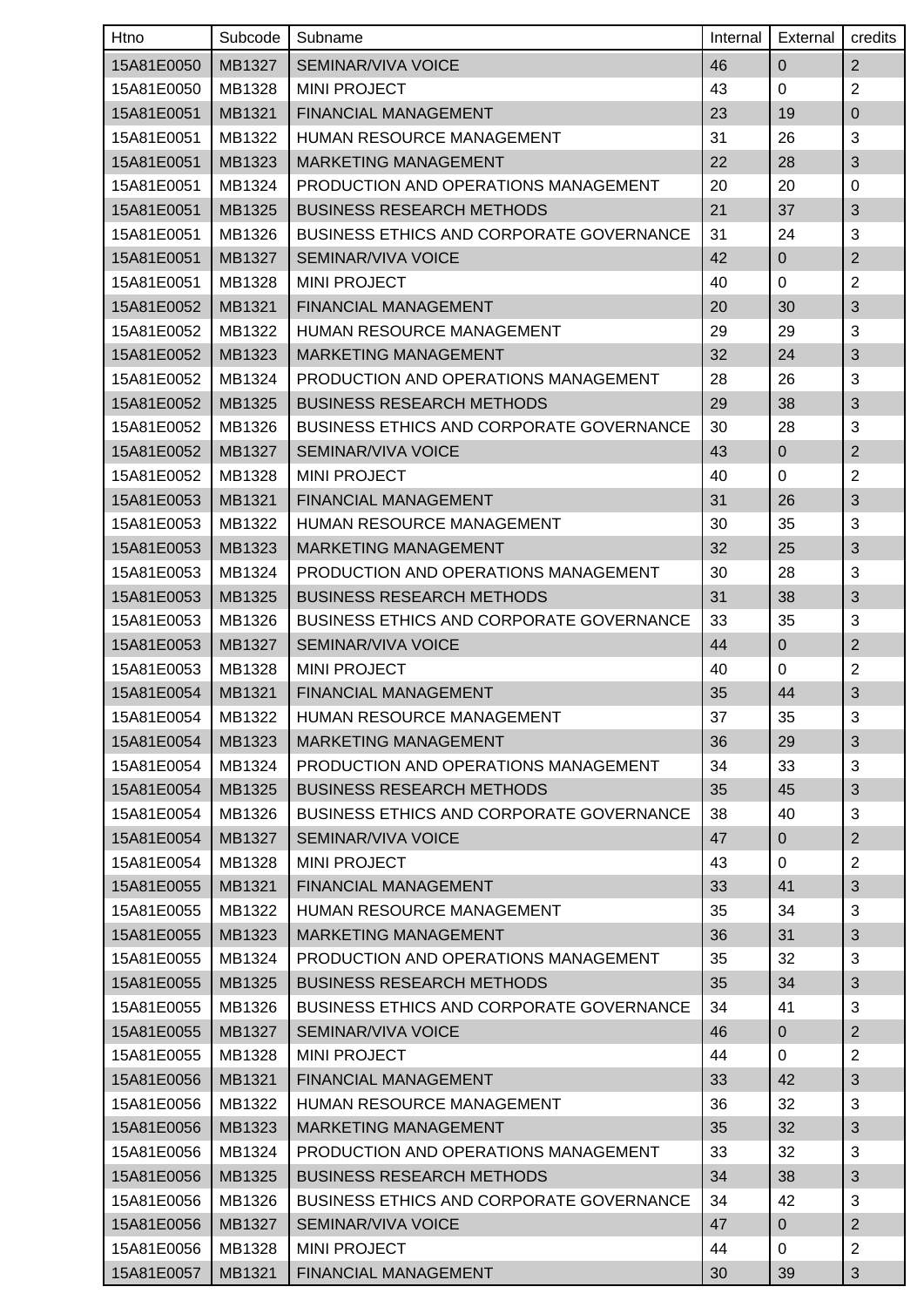| Htno       | Subcode | Subname                                         | Internal | External       | credits        |
|------------|---------|-------------------------------------------------|----------|----------------|----------------|
| 15A81E0057 | MB1322  | <b>HUMAN RESOURCE MANAGEMENT</b>                | 34       | 38             | 3              |
| 15A81E0057 | MB1323  | <b>MARKETING MANAGEMENT</b>                     | 35       | 32             | $\sqrt{3}$     |
| 15A81E0057 | MB1324  | PRODUCTION AND OPERATIONS MANAGEMENT            | 32       | 28             | 3              |
| 15A81E0057 | MB1325  | <b>BUSINESS RESEARCH METHODS</b>                | 34       | 41             | $\sqrt{3}$     |
| 15A81E0057 | MB1326  | <b>BUSINESS ETHICS AND CORPORATE GOVERNANCE</b> | 36       | 31             | 3              |
| 15A81E0057 | MB1327  | <b>SEMINAR/VIVA VOICE</b>                       | 44       | $\pmb{0}$      | $\mathbf{2}$   |
| 15A81E0057 | MB1328  | <b>MINI PROJECT</b>                             | 44       | 0              | $\overline{2}$ |
| 15A81E0058 | MB1321  | FINANCIAL MANAGEMENT                            | 22       | 35             | 3              |
| 15A81E0058 | MB1322  | HUMAN RESOURCE MANAGEMENT                       | 31       | 36             | 3              |
| 15A81E0058 | MB1323  | MARKETING MANAGEMENT                            | 33       | 27             | 3              |
| 15A81E0058 | MB1324  | PRODUCTION AND OPERATIONS MANAGEMENT            | 26       | 26             | 3              |
| 15A81E0058 | MB1325  | <b>BUSINESS RESEARCH METHODS</b>                | 29       | 27             | 3              |
| 15A81E0058 | MB1326  | <b>BUSINESS ETHICS AND CORPORATE GOVERNANCE</b> | 31       | 24             | 3              |
| 15A81E0058 | MB1327  | SEMINAR/VIVA VOICE                              | 44       | $\mathbf 0$    | $\mathbf{2}$   |
| 15A81E0058 | MB1328  | <b>MINI PROJECT</b>                             | 43       | 0              | $\overline{2}$ |
| 15A81E0059 | MB1321  | FINANCIAL MANAGEMENT                            | 33       | 38             | $\sqrt{3}$     |
| 15A81E0059 | MB1322  | HUMAN RESOURCE MANAGEMENT                       | 36       | 44             | 3              |
| 15A81E0059 | MB1323  | <b>MARKETING MANAGEMENT</b>                     | 37       | 29             | 3              |
| 15A81E0059 | MB1324  | PRODUCTION AND OPERATIONS MANAGEMENT            | 35       | 26             | 3              |
| 15A81E0059 | MB1325  | <b>BUSINESS RESEARCH METHODS</b>                | 34       | 39             | 3              |
| 15A81E0059 | MB1326  | <b>BUSINESS ETHICS AND CORPORATE GOVERNANCE</b> | 34       | 34             | 3              |
| 15A81E0059 | MB1327  | SEMINAR/VIVA VOICE                              | 45       | $\mathbf{0}$   | $\overline{2}$ |
| 15A81E0059 | MB1328  | <b>MINI PROJECT</b>                             | 42       | 0              | $\overline{2}$ |
| 15A81E0060 | MB1321  | FINANCIAL MANAGEMENT                            | 33       | 31             | 3              |
| 15A81E0060 | MB1322  | HUMAN RESOURCE MANAGEMENT                       | 36       | 30             | 3              |
| 15A81E0060 | MB1323  | <b>MARKETING MANAGEMENT</b>                     | 35       | 27             | $\sqrt{3}$     |
| 15A81E0060 | MB1324  | PRODUCTION AND OPERATIONS MANAGEMENT            | 30       | 24             | $\mathbf{3}$   |
| 15A81E0060 | MB1325  | <b>BUSINESS RESEARCH METHODS</b>                | 33       | 31             | $\sqrt{3}$     |
| 15A81E0060 | MB1326  | BUSINESS ETHICS AND CORPORATE GOVERNANCE        | 34       | 34             | 3              |
| 15A81E0060 | MB1327  | SEMINAR/VIVA VOICE                              | 45       | $\overline{0}$ | $\overline{2}$ |
| 15A81E0060 | MB1328  | <b>MINI PROJECT</b>                             | 41       | 0              | $\overline{2}$ |
| 15A81E0061 | MB1321  | FINANCIAL MANAGEMENT                            | 34       | 43             | 3              |
| 15A81E0061 | MB1322  | <b>HUMAN RESOURCE MANAGEMENT</b>                | 34       | 46             | 3              |
| 15A81E0061 | MB1323  | MARKETING MANAGEMENT                            | 35       | 32             | $\sqrt{3}$     |
| 15A81E0061 | MB1324  | PRODUCTION AND OPERATIONS MANAGEMENT            | 33       | 30             | 3              |
| 15A81E0061 | MB1325  | <b>BUSINESS RESEARCH METHODS</b>                | 37       | 41             | $\sqrt{3}$     |
| 15A81E0061 | MB1326  | <b>BUSINESS ETHICS AND CORPORATE GOVERNANCE</b> | 36       | 29             | 3              |
| 15A81E0061 | MB1327  | <b>SEMINAR/VIVA VOICE</b>                       | 42       | $\overline{0}$ | $\overline{2}$ |
| 15A81E0061 | MB1328  | <b>MINI PROJECT</b>                             | 40       | 0              | $\overline{2}$ |
| 15A81E0062 | MB1321  | FINANCIAL MANAGEMENT                            | 29       | 17             | $\pmb{0}$      |
| 15A81E0062 | MB1322  | HUMAN RESOURCE MANAGEMENT                       | 30       | 30             | 3              |
| 15A81E0062 | MB1323  | MARKETING MANAGEMENT                            | 32       | 26             | $\mathfrak{S}$ |
| 15A81E0062 | MB1324  | PRODUCTION AND OPERATIONS MANAGEMENT            | 26       | 29             | 3              |
| 15A81E0062 | MB1325  | <b>BUSINESS RESEARCH METHODS</b>                | 28       | 28             | $\sqrt{3}$     |
| 15A81E0062 | MB1326  | <b>BUSINESS ETHICS AND CORPORATE GOVERNANCE</b> | 30       | 25             | 3              |
| 15A81E0062 | MB1327  | SEMINAR/VIVA VOICE                              | 40       | $\pmb{0}$      | $\overline{c}$ |
| 15A81E0062 | MB1328  | <b>MINI PROJECT</b>                             | 40       | 0              | $\overline{2}$ |
| 15A81E0063 | MB1321  | FINANCIAL MANAGEMENT                            | 26       | 28             | 3              |
| 15A81E0063 | MB1322  | <b>HUMAN RESOURCE MANAGEMENT</b>                | 32       | 31             | 3              |
| 15A81E0063 | MB1323  | MARKETING MANAGEMENT                            | 32       | 28             | $\sqrt{3}$     |
| 15A81E0063 | MB1324  | PRODUCTION AND OPERATIONS MANAGEMENT            | 29       | 26             | 3              |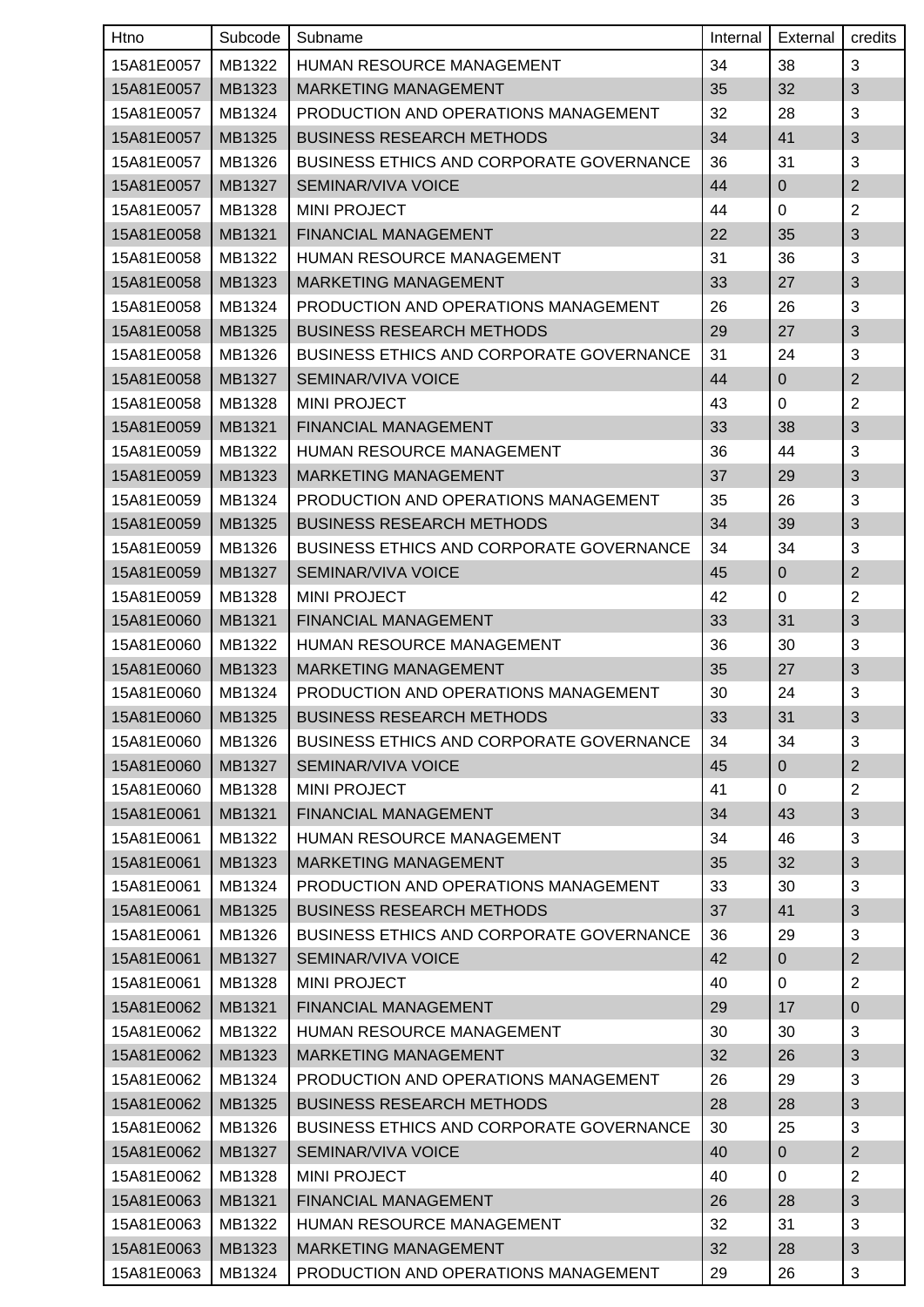| Htno       | Subcode | Subname                                         | Internal | External       | credits        |
|------------|---------|-------------------------------------------------|----------|----------------|----------------|
| 15A81E0063 | MB1325  | <b>BUSINESS RESEARCH METHODS</b>                | 28       | 33             | 3              |
| 15A81E0063 | MB1326  | BUSINESS ETHICS AND CORPORATE GOVERNANCE        | 31       | 25             | 3              |
| 15A81E0063 | MB1327  | SEMINAR/VIVA VOICE                              | 40       | $\mathbf 0$    | $\overline{2}$ |
| 15A81E0063 | MB1328  | <b>MINI PROJECT</b>                             | 40       | 0              | $\overline{2}$ |
| 15A81E0064 | MB1321  | FINANCIAL MANAGEMENT                            | 34       | 38             | 3              |
| 15A81E0064 | MB1322  | HUMAN RESOURCE MANAGEMENT                       | 35       | 32             | 3              |
| 15A81E0064 | MB1323  | <b>MARKETING MANAGEMENT</b>                     | 36       | 30             | 3              |
| 15A81E0064 | MB1324  | PRODUCTION AND OPERATIONS MANAGEMENT            | 30       | 29             | 3              |
| 15A81E0064 | MB1325  | <b>BUSINESS RESEARCH METHODS</b>                | 32       | 44             | $\sqrt{3}$     |
| 15A81E0064 | MB1326  | <b>BUSINESS ETHICS AND CORPORATE GOVERNANCE</b> | 34       | 30             | 3              |
| 15A81E0064 | MB1327  | SEMINAR/VIVA VOICE                              | 45       | $\pmb{0}$      | $\mathbf{2}$   |
| 15A81E0064 | MB1328  | <b>MINI PROJECT</b>                             | 45       | $\mathbf 0$    | $\overline{2}$ |
| 15A81E0065 | MB1321  | FINANCIAL MANAGEMENT                            | 31       | 32             | 3              |
| 15A81E0065 | MB1322  | <b>HUMAN RESOURCE MANAGEMENT</b>                | 31       | 31             | 3              |
| 15A81E0065 | MB1323  | <b>MARKETING MANAGEMENT</b>                     | 32       | 26             | 3              |
| 15A81E0065 | MB1324  | PRODUCTION AND OPERATIONS MANAGEMENT            | 28       | 26             | 3              |
| 15A81E0065 | MB1325  | <b>BUSINESS RESEARCH METHODS</b>                | 29       | 34             | $\sqrt{3}$     |
| 15A81E0065 | MB1326  | <b>BUSINESS ETHICS AND CORPORATE GOVERNANCE</b> | 32       | 27             | 3              |
| 15A81E0065 | MB1327  | <b>SEMINAR/VIVA VOICE</b>                       | 45       | $\mathbf 0$    | $\mathbf 2$    |
| 15A81E0065 | MB1328  | <b>MINI PROJECT</b>                             | 40       | $\mathbf 0$    | $\overline{2}$ |
| 15A81E0066 | MB1321  | FINANCIAL MANAGEMENT                            | 31       | 25             | $\sqrt{3}$     |
| 15A81E0066 | MB1322  | HUMAN RESOURCE MANAGEMENT                       | 31       | 34             | 3              |
| 15A81E0066 | MB1323  | <b>MARKETING MANAGEMENT</b>                     | 32       | 11             | 0              |
| 15A81E0066 | MB1324  | PRODUCTION AND OPERATIONS MANAGEMENT            | 27       | 25             | 3              |
| 15A81E0066 | MB1325  | <b>BUSINESS RESEARCH METHODS</b>                | 29       | 31             | $\sqrt{3}$     |
| 15A81E0066 | MB1326  | <b>BUSINESS ETHICS AND CORPORATE GOVERNANCE</b> | 31       | 24             | 3              |
| 15A81E0066 | MB1327  | SEMINAR/VIVA VOICE                              | 40       | $\mathbf 0$    | $\overline{2}$ |
| 15A81E0066 | MB1328  | <b>MINI PROJECT</b>                             | 40       | $\pmb{0}$      | $\overline{2}$ |
| 15A81E0067 | MB1321  | FINANCIAL MANAGEMENT                            | 30       | 25             | 3              |
| 15A81E0067 | MB1322  | HUMAN RESOURCE MANAGEMENT                       | 30       | 33             | 3              |
| 15A81E0067 | MB1323  | <b>MARKETING MANAGEMENT</b>                     | 31       | 24             | 3              |
| 15A81E0067 | MB1324  | PRODUCTION AND OPERATIONS MANAGEMENT            | 26       | 24             | 3              |
| 15A81E0067 | MB1325  | <b>BUSINESS RESEARCH METHODS</b>                | 31       | 26             | 3              |
| 15A81E0067 | MB1326  | <b>BUSINESS ETHICS AND CORPORATE GOVERNANCE</b> | 31       | 24             | 3              |
| 15A81E0067 | MB1327  | SEMINAR/VIVA VOICE                              | 40       | $\overline{0}$ | $\mathbf{2}$   |
| 15A81E0067 | MB1328  | <b>MINI PROJECT</b>                             | 40       | 0              | 2              |
| 15A81E0068 | MB1321  | FINANCIAL MANAGEMENT                            | 33       | 43             | 3              |
| 15A81E0068 | MB1322  | HUMAN RESOURCE MANAGEMENT                       | 36       | 32             | 3              |
| 15A81E0068 | MB1323  | <b>MARKETING MANAGEMENT</b>                     | 37       | 34             | $\sqrt{3}$     |
| 15A81E0068 | MB1324  | PRODUCTION AND OPERATIONS MANAGEMENT            | 35       | 30             | 3              |
| 15A81E0068 | MB1325  | <b>BUSINESS RESEARCH METHODS</b>                | 34       | 46             | 3              |
| 15A81E0068 | MB1326  | BUSINESS ETHICS AND CORPORATE GOVERNANCE        | 38       | 40             | 3              |
| 15A81E0068 | MB1327  | SEMINAR/VIVA VOICE                              | 45       | $\overline{0}$ | $\mathbf{2}$   |
| 15A81E0068 | MB1328  | <b>MINI PROJECT</b>                             | 45       | 0              | $\overline{c}$ |
| 15A81E0069 | MB1321  | FINANCIAL MANAGEMENT                            | 31       | 30             | 3              |
| 15A81E0069 | MB1322  | HUMAN RESOURCE MANAGEMENT                       | 32       | 31             | 3              |
| 15A81E0069 | MB1323  | <b>MARKETING MANAGEMENT</b>                     | 32       | 24             | $\sqrt{3}$     |
| 15A81E0069 | MB1324  | PRODUCTION AND OPERATIONS MANAGEMENT            | 30       | 34             | 3              |
| 15A81E0069 | MB1325  | <b>BUSINESS RESEARCH METHODS</b>                | 32       | 32             | 3              |
| 15A81E0069 | MB1326  | <b>BUSINESS ETHICS AND CORPORATE GOVERNANCE</b> | 32       | 24             | 3              |
| 15A81E0069 | MB1327  | SEMINAR/VIVA VOICE                              | 40       | 0              | $\overline{2}$ |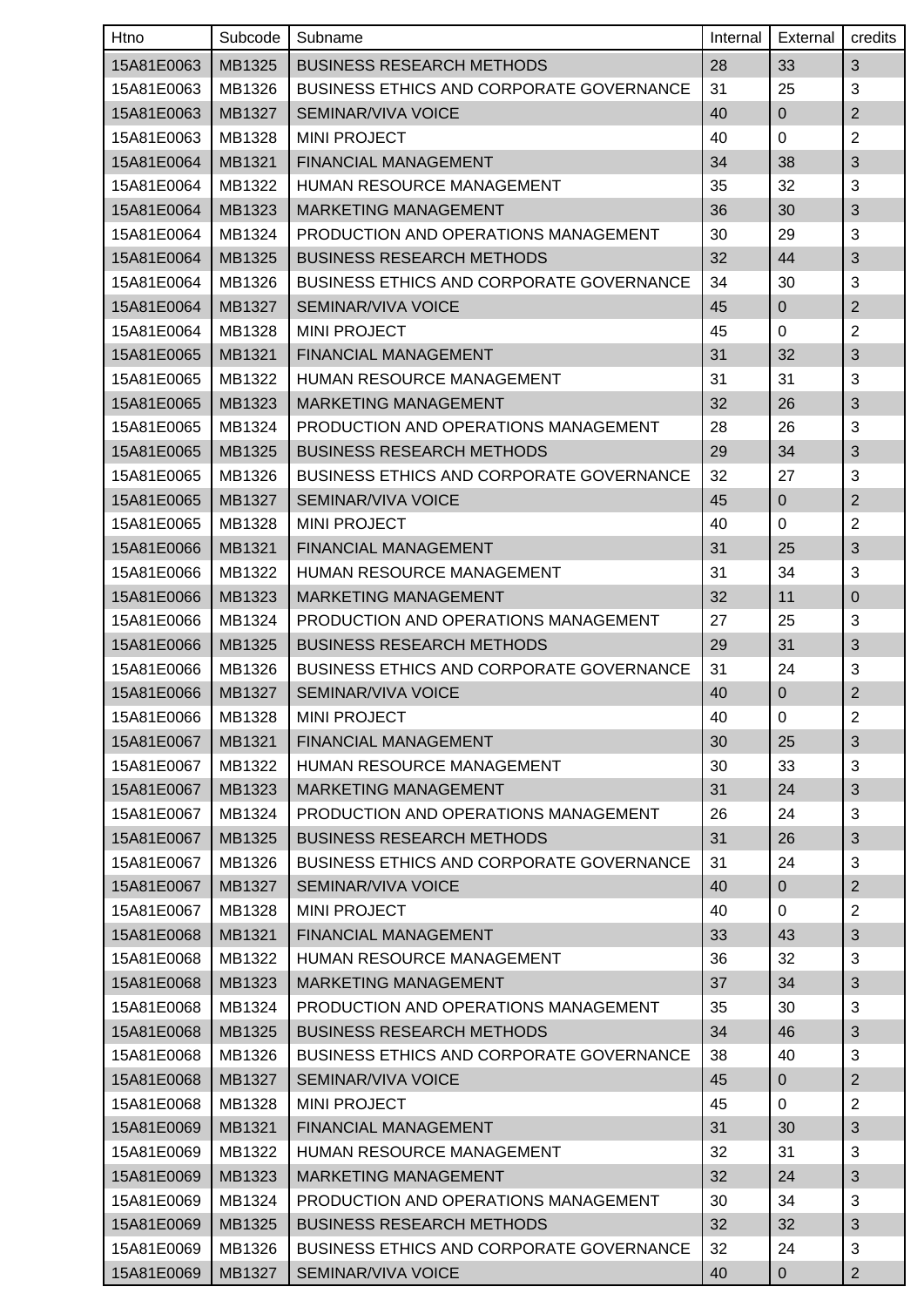| Htno       | Subcode | Subname                                         | Internal | External       | credits                   |
|------------|---------|-------------------------------------------------|----------|----------------|---------------------------|
| 15A81E0069 | MB1328  | <b>MINI PROJECT</b>                             | 40       | 0              | $\overline{2}$            |
| 15A81E0070 | MB1321  | <b>FINANCIAL MANAGEMENT</b>                     | 33       | 35             | 3                         |
| 15A81E0070 | MB1322  | HUMAN RESOURCE MANAGEMENT                       | 33       | 33             | 3                         |
| 15A81E0070 | MB1323  | <b>MARKETING MANAGEMENT</b>                     | 33       | 24             | $\ensuremath{\mathsf{3}}$ |
| 15A81E0070 | MB1324  | PRODUCTION AND OPERATIONS MANAGEMENT            | 33       | 29             | 3                         |
| 15A81E0070 | MB1325  | <b>BUSINESS RESEARCH METHODS</b>                | 33       | 33             | $\sqrt{3}$                |
| 15A81E0070 | MB1326  | <b>BUSINESS ETHICS AND CORPORATE GOVERNANCE</b> | 34       | 33             | 3                         |
| 15A81E0070 | MB1327  | SEMINAR/VIVA VOICE                              | 45       | $\mathbf 0$    | $\overline{2}$            |
| 15A81E0070 | MB1328  | <b>MINI PROJECT</b>                             | 40       | 0              | $\overline{2}$            |
| 15A81E0071 | MB1321  | FINANCIAL MANAGEMENT                            | 31       | 34             | 3                         |
| 15A81E0071 | MB1322  | HUMAN RESOURCE MANAGEMENT                       | 33       | 34             | 3                         |
| 15A81E0071 | MB1323  | <b>MARKETING MANAGEMENT</b>                     | 33       | 26             | 3                         |
| 15A81E0071 | MB1324  | PRODUCTION AND OPERATIONS MANAGEMENT            | 32       | 29             | 3                         |
| 15A81E0071 | MB1325  | <b>BUSINESS RESEARCH METHODS</b>                | 33       | 33             | $\sqrt{3}$                |
| 15A81E0071 | MB1326  | <b>BUSINESS ETHICS AND CORPORATE GOVERNANCE</b> | 36       | 28             | 3                         |
| 15A81E0071 | MB1327  | <b>SEMINAR/VIVA VOICE</b>                       | 45       | $\mathbf 0$    | $\mathbf{2}$              |
| 15A81E0071 | MB1328  | <b>MINI PROJECT</b>                             | 40       | 0              | $\overline{2}$            |
| 15A81E0072 | MB1321  | FINANCIAL MANAGEMENT                            | 32       | 40             | 3                         |
| 15A81E0072 | MB1322  | HUMAN RESOURCE MANAGEMENT                       | 34       | 38             | 3                         |
| 15A81E0072 | MB1323  | MARKETING MANAGEMENT                            | 34       | 15             | $\pmb{0}$                 |
| 15A81E0072 | MB1324  | PRODUCTION AND OPERATIONS MANAGEMENT            | 33       | 26             | 3                         |
| 15A81E0072 | MB1325  | <b>BUSINESS RESEARCH METHODS</b>                | 34       | 39             | 3                         |
| 15A81E0072 | MB1326  | <b>BUSINESS ETHICS AND CORPORATE GOVERNANCE</b> | 37       | 28             | 3                         |
| 15A81E0072 | MB1327  | SEMINAR/VIVA VOICE                              | 45       | $\pmb{0}$      | $\mathbf{2}$              |
| 15A81E0072 | MB1328  | <b>MINI PROJECT</b>                             | 40       | 0              | $\overline{2}$            |
| 15A81E0073 | MB1321  | FINANCIAL MANAGEMENT                            | 29       | 35             | $\sqrt{3}$                |
| 15A81E0073 | MB1322  | HUMAN RESOURCE MANAGEMENT                       | 31       | 36             | $\mathbf{3}$              |
| 15A81E0073 | MB1323  | MARKETING MANAGEMENT                            | 33       | 24             | $\sqrt{3}$                |
| 15A81E0073 | MB1324  | PRODUCTION AND OPERATIONS MANAGEMENT            | 32       | 31             | 3                         |
| 15A81E0073 | MB1325  | <b>BUSINESS RESEARCH METHODS</b>                | 31       | 38             | 3                         |
| 15A81E0073 | MB1326  | <b>BUSINESS ETHICS AND CORPORATE GOVERNANCE</b> | 35       | 34             | 3                         |
| 15A81E0073 | MB1327  | SEMINAR/VIVA VOICE                              | 45       | $\overline{0}$ | $\overline{2}$            |
| 15A81E0073 | MB1328  | <b>MINI PROJECT</b>                             | 45       | 0              | $\overline{2}$            |
| 15A81E0074 | MB1321  | FINANCIAL MANAGEMENT                            | 33       | 42             | $\sqrt{3}$                |
| 15A81E0074 | MB1322  | HUMAN RESOURCE MANAGEMENT                       | 31       | 37             | 3                         |
| 15A81E0074 | MB1323  | MARKETING MANAGEMENT                            | 36       | 30             | $\sqrt{3}$                |
| 15A81E0074 | MB1324  | PRODUCTION AND OPERATIONS MANAGEMENT            | 32       | 32             | 3                         |
| 15A81E0074 | MB1325  | <b>BUSINESS RESEARCH METHODS</b>                | 35       | 48             | $\mathfrak{S}$            |
| 15A81E0074 | MB1326  | <b>BUSINESS ETHICS AND CORPORATE GOVERNANCE</b> | 36       | 24             | 3                         |
| 15A81E0074 | MB1327  | SEMINAR/VIVA VOICE                              | 45       | $\overline{0}$ | $\overline{2}$            |
| 15A81E0074 | MB1328  | <b>MINI PROJECT</b>                             | 45       | 0              | $\overline{2}$            |
| 15A81E0075 | MB1321  | FINANCIAL MANAGEMENT                            | 26       | 25             | 3                         |
| 15A81E0075 | MB1322  | HUMAN RESOURCE MANAGEMENT                       | 27       | 29             | 3                         |
| 15A81E0075 | MB1323  | <b>MARKETING MANAGEMENT</b>                     | 30       | 14             | $\mathbf 0$               |
| 15A81E0075 | MB1324  | PRODUCTION AND OPERATIONS MANAGEMENT            | 26       | 25             | 3                         |
| 15A81E0075 | MB1325  | <b>BUSINESS RESEARCH METHODS</b>                | 30       | 24             | $\sqrt{3}$                |
| 15A81E0075 | MB1326  | BUSINESS ETHICS AND CORPORATE GOVERNANCE        | 29       | 24             | 3                         |
| 15A81E0075 | MB1327  | SEMINAR/VIVA VOICE                              | 40       | $\overline{0}$ | $\overline{c}$            |
| 15A81E0075 | MB1328  | <b>MINI PROJECT</b>                             | 36       | 0              | $\overline{2}$            |
| 15A81E0076 | MB1321  | FINANCIAL MANAGEMENT                            | 34       | 41             | $\sqrt{3}$                |
| 15A81E0076 | MB1322  | HUMAN RESOURCE MANAGEMENT                       | 35       | 38             | 3                         |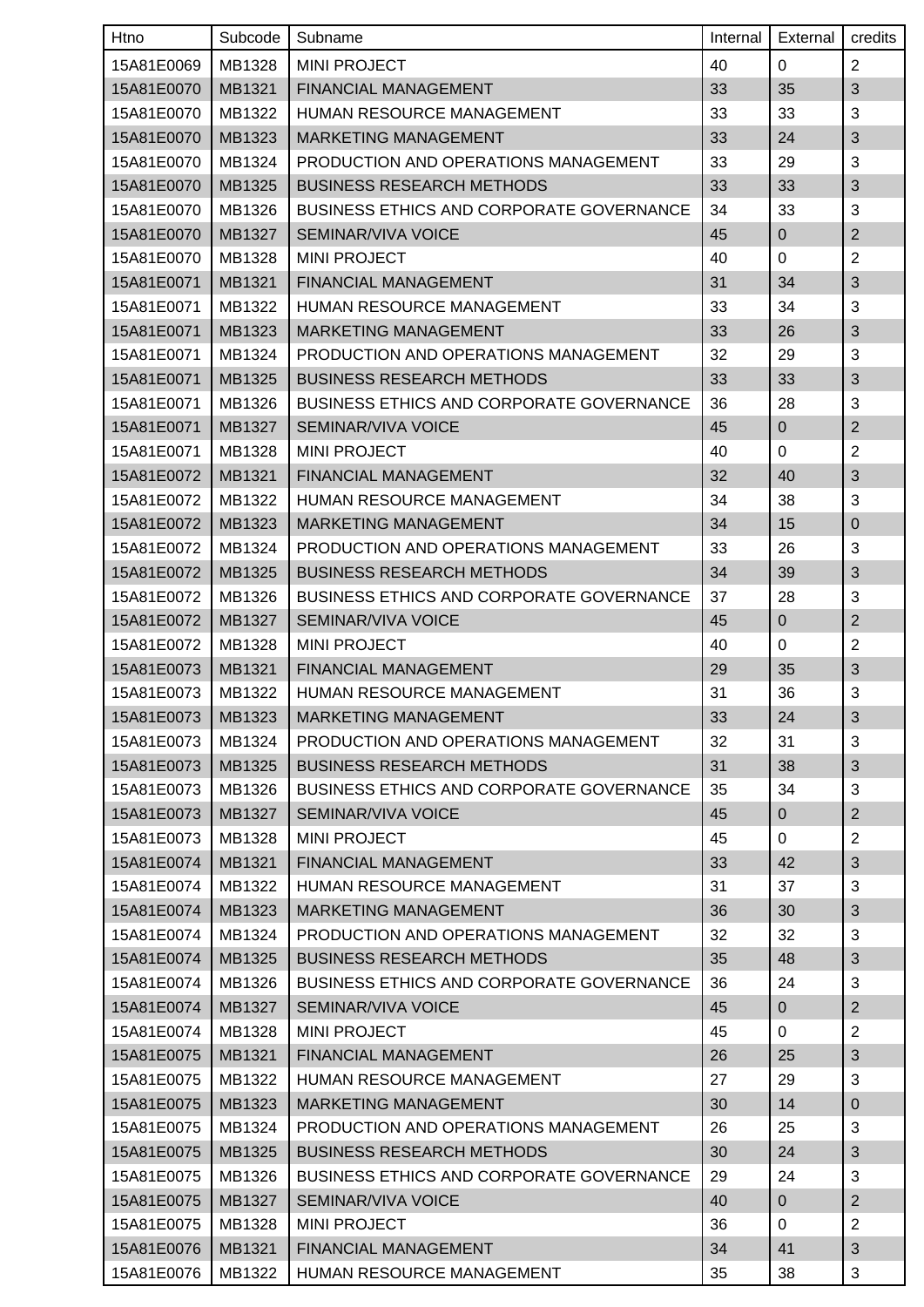| Htno       | Subcode | Subname                                         | Internal | External       | credits        |
|------------|---------|-------------------------------------------------|----------|----------------|----------------|
| 15A81E0076 | MB1323  | <b>MARKETING MANAGEMENT</b>                     | 35       | 26             | 3              |
| 15A81E0076 | MB1324  | PRODUCTION AND OPERATIONS MANAGEMENT            | 33       | 34             | 3              |
| 15A81E0076 | MB1325  | <b>BUSINESS RESEARCH METHODS</b>                | 36       | 40             | 3              |
| 15A81E0076 | MB1326  | <b>BUSINESS ETHICS AND CORPORATE GOVERNANCE</b> | 37       | 24             | 3              |
| 15A81E0076 | MB1327  | SEMINAR/VIVA VOICE                              | 45       | $\mathbf 0$    | $\overline{2}$ |
| 15A81E0076 | MB1328  | <b>MINI PROJECT</b>                             | 45       | 0              | $\overline{2}$ |
| 15A81E0078 | MB1321  | FINANCIAL MANAGEMENT                            | 31       | 24             | 3              |
| 15A81E0078 | MB1322  | HUMAN RESOURCE MANAGEMENT                       | 31       | 32             | 3              |
| 15A81E0078 | MB1323  | <b>MARKETING MANAGEMENT</b>                     | 33       | 27             | $\sqrt{3}$     |
| 15A81E0078 | MB1324  | PRODUCTION AND OPERATIONS MANAGEMENT            | 33       | 29             | 3              |
| 15A81E0078 | MB1325  | <b>BUSINESS RESEARCH METHODS</b>                | 32       | 28             | $\sqrt{3}$     |
| 15A81E0078 | MB1326  | BUSINESS ETHICS AND CORPORATE GOVERNANCE        | 36       | 24             | 3              |
| 15A81E0078 | MB1327  | SEMINAR/VIVA VOICE                              | 40       | $\pmb{0}$      | $\overline{2}$ |
| 15A81E0078 | MB1328  | <b>MINI PROJECT</b>                             | 40       | 0              | $\overline{c}$ |
| 15A81E0080 | MB1321  | FINANCIAL MANAGEMENT                            | 32       | 45             | 3              |
| 15A81E0080 | MB1322  | HUMAN RESOURCE MANAGEMENT                       | 34       | 41             | 3              |
| 15A81E0080 | MB1323  | <b>MARKETING MANAGEMENT</b>                     | 33       | 26             | $\sqrt{3}$     |
| 15A81E0080 | MB1324  | PRODUCTION AND OPERATIONS MANAGEMENT            | 32       | 33             | 3              |
| 15A81E0080 | MB1325  | <b>BUSINESS RESEARCH METHODS</b>                | 36       | 52             | 3              |
| 15A81E0080 | MB1326  | BUSINESS ETHICS AND CORPORATE GOVERNANCE        | 34       | 38             | 3              |
| 15A81E0080 | MB1327  | SEMINAR/VIVA VOICE                              | 45       | $\pmb{0}$      | $\mathbf{2}$   |
| 15A81E0080 | MB1328  | <b>MINI PROJECT</b>                             | 40       | 0              | $\overline{2}$ |
| 15A81E0081 | MB1321  | FINANCIAL MANAGEMENT                            | 30       | 27             | 3              |
| 15A81E0081 | MB1322  | HUMAN RESOURCE MANAGEMENT                       | 32       | 38             | 3              |
| 15A81E0081 | MB1323  | <b>MARKETING MANAGEMENT</b>                     | 33       | 27             | $\sqrt{3}$     |
| 15A81E0081 | MB1324  | PRODUCTION AND OPERATIONS MANAGEMENT            | 31       | 33             | 3              |
| 15A81E0081 | MB1325  | <b>BUSINESS RESEARCH METHODS</b>                | 33       | 47             | $\mathfrak{S}$ |
| 15A81E0081 | MB1326  | BUSINESS ETHICS AND CORPORATE GOVERNANCE        | 33       | 27             | 3              |
| 15A81E0081 | MB1327  | SEMINAR/VIVA VOICE                              | 42       | $\pmb{0}$      | $\overline{2}$ |
| 15A81E0081 | MB1328  | <b>MINI PROJECT</b>                             | 40       | 0              | $\overline{2}$ |
| 15A81E0082 | MB1321  | FINANCIAL MANAGEMENT                            | 33       | 32             | $\sqrt{3}$     |
| 15A81E0082 | MB1322  | HUMAN RESOURCE MANAGEMENT                       | 32       | 35             | 3              |
| 15A81E0082 | MB1323  | <b>MARKETING MANAGEMENT</b>                     | 33       | 25             | $\sqrt{3}$     |
| 15A81E0082 | MB1324  | PRODUCTION AND OPERATIONS MANAGEMENT            | 28       | 29             | 3              |
| 15A81E0082 | MB1325  | <b>BUSINESS RESEARCH METHODS</b>                | 36       | 46             | 3              |
| 15A81E0082 | MB1326  | <b>BUSINESS ETHICS AND CORPORATE GOVERNANCE</b> | 33       | 24             | 3              |
| 15A81E0082 | MB1327  | <b>SEMINAR/VIVA VOICE</b>                       | 42       | $\overline{0}$ | $\overline{2}$ |
| 15A81E0082 | MB1328  | <b>MINI PROJECT</b>                             | 40       | 0              | $\overline{2}$ |
| 15A81E0083 | MB1321  | FINANCIAL MANAGEMENT                            | 29       | 31             | $\sqrt{3}$     |
| 15A81E0083 | MB1322  | HUMAN RESOURCE MANAGEMENT                       | 30       | 34             | 3              |
| 15A81E0083 | MB1323  | <b>MARKETING MANAGEMENT</b>                     | 31       | 27             | 3              |
| 15A81E0083 | MB1324  | PRODUCTION AND OPERATIONS MANAGEMENT            | 28       | 28             | 3              |
| 15A81E0083 | MB1325  | <b>BUSINESS RESEARCH METHODS</b>                | 31       | 49             | $\sqrt{3}$     |
| 15A81E0083 | MB1326  | BUSINESS ETHICS AND CORPORATE GOVERNANCE        | 31       | 26             | 3              |
| 15A81E0083 | MB1327  | SEMINAR/VIVA VOICE                              | 40       | $\overline{0}$ | $\overline{2}$ |
| 15A81E0083 | MB1328  | <b>MINI PROJECT</b>                             | 36       | 0              | $\overline{c}$ |
| 15A81E0084 | MB1321  | FINANCIAL MANAGEMENT                            | 34       | 28             | $\sqrt{3}$     |
| 15A81E0084 | MB1322  | HUMAN RESOURCE MANAGEMENT                       | 35       | 37             | 3              |
| 15A81E0084 | MB1323  | <b>MARKETING MANAGEMENT</b>                     | 35       | 31             | $\sqrt{3}$     |
| 15A81E0084 | MB1324  | PRODUCTION AND OPERATIONS MANAGEMENT            | 31       | 29             | 3              |
| 15A81E0084 | MB1325  | <b>BUSINESS RESEARCH METHODS</b>                | 36       | 50             | 3              |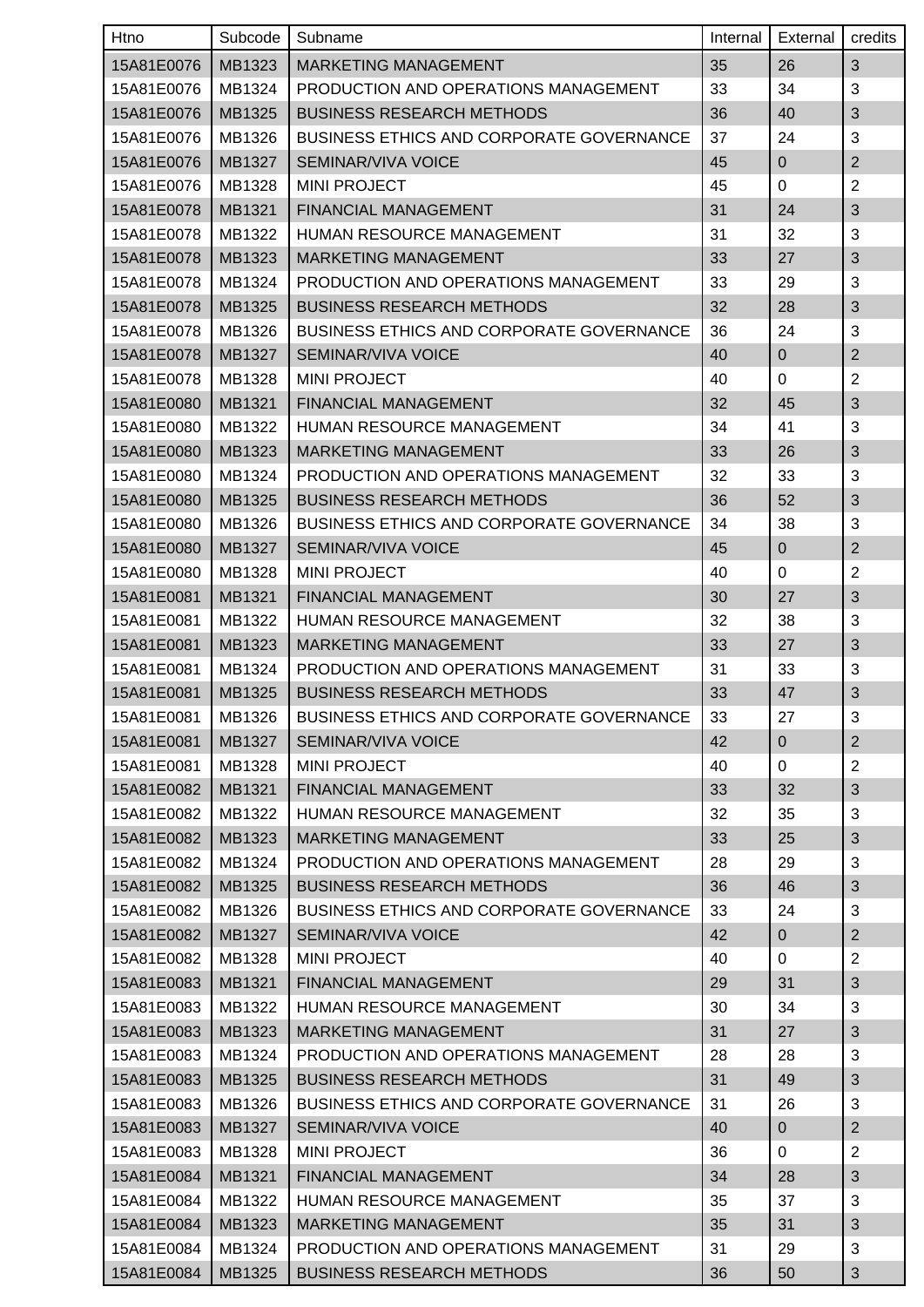| Htno       | Subcode | Subname                                         | Internal | External       | credits        |
|------------|---------|-------------------------------------------------|----------|----------------|----------------|
| 15A81E0084 | MB1326  | <b>BUSINESS ETHICS AND CORPORATE GOVERNANCE</b> | 37       | 24             | 3              |
| 15A81E0084 | MB1327  | <b>SEMINAR/VIVA VOICE</b>                       | 45       | $\overline{0}$ | $\overline{2}$ |
| 15A81E0084 | MB1328  | <b>MINI PROJECT</b>                             | 40       | 0              | $\overline{2}$ |
| 15A81E0085 | MB1321  | FINANCIAL MANAGEMENT                            | 27       | 26             | $\sqrt{3}$     |
| 15A81E0085 | MB1322  | HUMAN RESOURCE MANAGEMENT                       | 29       | 36             | 3              |
| 15A81E0085 | MB1323  | <b>MARKETING MANAGEMENT</b>                     | 33       | 27             | $\sqrt{3}$     |
| 15A81E0085 | MB1324  | PRODUCTION AND OPERATIONS MANAGEMENT            | 27       | 24             | 3              |
| 15A81E0085 | MB1325  | <b>BUSINESS RESEARCH METHODS</b>                | 33       | 46             | 3              |
| 15A81E0085 | MB1326  | <b>BUSINESS ETHICS AND CORPORATE GOVERNANCE</b> | 32       | 17             | 0              |
| 15A81E0085 | MB1327  | SEMINAR/VIVA VOICE                              | 41       | $\pmb{0}$      | $\overline{2}$ |
| 15A81E0085 | MB1328  | <b>MINI PROJECT</b>                             | 40       | 0              | $\overline{2}$ |
| 15A81E0086 | MB1321  | <b>FINANCIAL MANAGEMENT</b>                     | 29       | 35             | 3              |
| 15A81E0086 | MB1322  | <b>HUMAN RESOURCE MANAGEMENT</b>                | 34       | 34             | 3              |
| 15A81E0086 | MB1323  | <b>MARKETING MANAGEMENT</b>                     | 34       | 24             | 3              |
| 15A81E0086 | MB1324  | PRODUCTION AND OPERATIONS MANAGEMENT            | 31       | 34             | 3              |
| 15A81E0086 | MB1325  | <b>BUSINESS RESEARCH METHODS</b>                | 35       | 51             | $\sqrt{3}$     |
| 15A81E0086 | MB1326  | <b>BUSINESS ETHICS AND CORPORATE GOVERNANCE</b> | 35       | 32             | 3              |
| 15A81E0086 | MB1327  | <b>SEMINAR/VIVA VOICE</b>                       | 40       | 0              | $\overline{2}$ |
| 15A81E0086 | MB1328  | <b>MINI PROJECT</b>                             | 40       | 0              | $\overline{2}$ |
| 15A81E0087 | MB1321  | FINANCIAL MANAGEMENT                            | 21       | 37             | 3              |
| 15A81E0087 | MB1322  | HUMAN RESOURCE MANAGEMENT                       | 30       | 32             | 3              |
| 15A81E0087 | MB1323  | <b>MARKETING MANAGEMENT</b>                     | 31       | 14             | $\pmb{0}$      |
| 15A81E0087 | MB1324  | PRODUCTION AND OPERATIONS MANAGEMENT            | 25       | 25             | 3              |
| 15A81E0087 | MB1325  | <b>BUSINESS RESEARCH METHODS</b>                | 33       | 42             | 3              |
| 15A81E0087 | MB1326  | <b>BUSINESS ETHICS AND CORPORATE GOVERNANCE</b> | 31       | 12             | 0              |
| 15A81E0087 | MB1327  | SEMINAR/VIVA VOICE                              | 42       | $\pmb{0}$      | $\mathbf{2}$   |
| 15A81E0087 | MB1328  | <b>MINI PROJECT</b>                             | 40       | 0              | $\overline{2}$ |
| 15A81E0088 | MB1321  | <b>FINANCIAL MANAGEMENT</b>                     | 31       | 25             | 3              |
| 15A81E0088 | MB1322  | HUMAN RESOURCE MANAGEMENT                       | 33       | 36             | 3              |
| 15A81E0088 | MB1323  | <b>MARKETING MANAGEMENT</b>                     | 33       | 26             | 3              |
| 15A81E0088 | MB1324  | PRODUCTION AND OPERATIONS MANAGEMENT            | 27       | 36             | 3              |
| 15A81E0088 | MB1325  | <b>BUSINESS RESEARCH METHODS</b>                | 33       | 48             | 3              |
| 15A81E0088 | MB1326  | <b>BUSINESS ETHICS AND CORPORATE GOVERNANCE</b> | 35       | 39             | 3              |
| 15A81E0088 | MB1327  | SEMINAR/VIVA VOICE                              | 40       | $\overline{0}$ | $\overline{2}$ |
| 15A81E0088 | MB1328  | <b>MINI PROJECT</b>                             | 40       | 0              | $\overline{c}$ |
| 15A81E0089 | MB1321  | FINANCIAL MANAGEMENT                            | 29       | 14             | $\pmb{0}$      |
| 15A81E0089 | MB1322  | HUMAN RESOURCE MANAGEMENT                       | 29       | 28             | 3              |
| 15A81E0089 | MB1323  | MARKETING MANAGEMENT                            | 30       | 24             | $\mathfrak{S}$ |
| 15A81E0089 | MB1324  | PRODUCTION AND OPERATIONS MANAGEMENT            | 27       | 31             | 3              |
| 15A81E0089 | MB1325  | <b>BUSINESS RESEARCH METHODS</b>                | 31       | 43             | $\sqrt{3}$     |
| 15A81E0089 | MB1326  | <b>BUSINESS ETHICS AND CORPORATE GOVERNANCE</b> | 29       | 29             | 3              |
| 15A81E0089 | MB1327  | SEMINAR/VIVA VOICE                              | 42       | $\overline{0}$ | $\overline{2}$ |
| 15A81E0089 | MB1328  | <b>MINI PROJECT</b>                             | 41       | 0              | $\overline{c}$ |
| 15A81E0090 | MB1321  | FINANCIAL MANAGEMENT                            | 31       | 24             | $\sqrt{3}$     |
| 15A81E0090 | MB1322  | HUMAN RESOURCE MANAGEMENT                       | 32       | 31             | 3              |
| 15A81E0090 | MB1323  | MARKETING MANAGEMENT                            | 32       | 14             | $\pmb{0}$      |
| 15A81E0090 | MB1324  | PRODUCTION AND OPERATIONS MANAGEMENT            | 26       | 32             | 3              |
| 15A81E0090 | MB1325  | <b>BUSINESS RESEARCH METHODS</b>                | 33       | 31             | $\mathfrak{S}$ |
| 15A81E0090 | MB1326  | <b>BUSINESS ETHICS AND CORPORATE GOVERNANCE</b> | 32       | 29             | 3              |
| 15A81E0090 | MB1327  | SEMINAR/VIVA VOICE                              | 40       | 0              | $\overline{2}$ |
| 15A81E0090 | MB1328  | <b>MINI PROJECT</b>                             | 40       | 0              | $\overline{c}$ |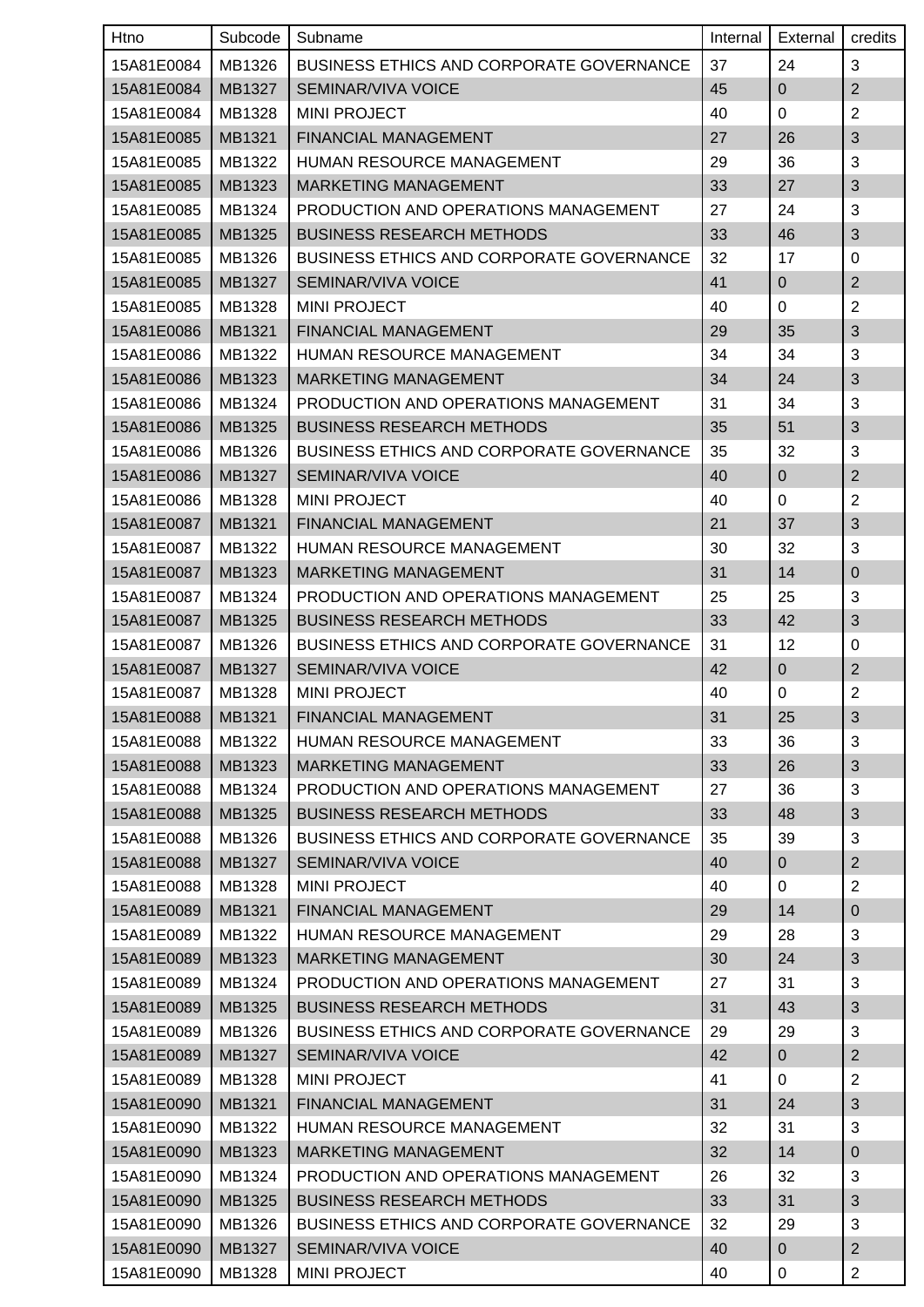| Htno       | Subcode | Subname                                         | Internal | External       | credits                   |
|------------|---------|-------------------------------------------------|----------|----------------|---------------------------|
| 15A81E0091 | MB1321  | <b>FINANCIAL MANAGEMENT</b>                     | 29       | 27             | 3                         |
| 15A81E0091 | MB1322  | HUMAN RESOURCE MANAGEMENT                       | 30       | 32             | 3                         |
| 15A81E0091 | MB1323  | <b>MARKETING MANAGEMENT</b>                     | 32       | 13             | $\pmb{0}$                 |
| 15A81E0091 | MB1324  | PRODUCTION AND OPERATIONS MANAGEMENT            | 29       | 31             | 3                         |
| 15A81E0091 | MB1325  | <b>BUSINESS RESEARCH METHODS</b>                | 28       | 27             | 3                         |
| 15A81E0091 | MB1326  | <b>BUSINESS ETHICS AND CORPORATE GOVERNANCE</b> | 34       | 30             | 3                         |
| 15A81E0091 | MB1327  | SEMINAR/VIVA VOICE                              | 42       | $\overline{0}$ | $\mathbf{2}$              |
| 15A81E0091 | MB1328  | <b>MINI PROJECT</b>                             | 42       | 0              | $\overline{2}$            |
| 15A81E0092 | MB1321  | FINANCIAL MANAGEMENT                            | 31       | 32             | $\ensuremath{\mathsf{3}}$ |
| 15A81E0092 | MB1322  | HUMAN RESOURCE MANAGEMENT                       | 30       | 33             | 3                         |
| 15A81E0092 | MB1323  | <b>MARKETING MANAGEMENT</b>                     | 33       | 24             | $\sqrt{3}$                |
| 15A81E0092 | MB1324  | PRODUCTION AND OPERATIONS MANAGEMENT            | 29       | 41             | 3                         |
| 15A81E0092 | MB1325  | <b>BUSINESS RESEARCH METHODS</b>                | 34       | 37             | 3                         |
| 15A81E0092 | MB1326  | <b>BUSINESS ETHICS AND CORPORATE GOVERNANCE</b> | 35       | 40             | 3                         |
| 15A81E0092 | MB1327  | SEMINAR/VIVA VOICE                              | 42       | 0              | $\overline{2}$            |
| 15A81E0092 | MB1328  | <b>MINI PROJECT</b>                             | 40       | 0              | $\overline{2}$            |
| 15A81E0093 | MB1321  | FINANCIAL MANAGEMENT                            | 29       | 37             | 3                         |
| 15A81E0093 | MB1322  | <b>HUMAN RESOURCE MANAGEMENT</b>                | 30       | 33             | 3                         |
| 15A81E0093 | MB1323  | <b>MARKETING MANAGEMENT</b>                     | 32       | 30             | $\sqrt{3}$                |
| 15A81E0093 | MB1324  | PRODUCTION AND OPERATIONS MANAGEMENT            | 28       | 42             | 3                         |
| 15A81E0093 | MB1325  | <b>BUSINESS RESEARCH METHODS</b>                | 32       | 31             | $\sqrt{3}$                |
| 15A81E0093 | MB1326  | BUSINESS ETHICS AND CORPORATE GOVERNANCE        | 34       | 36             | 3                         |
| 15A81E0093 | MB1327  | SEMINAR/VIVA VOICE                              | 40       | 0              | $\mathbf{2}$              |
| 15A81E0093 | MB1328  | <b>MINI PROJECT</b>                             | 40       | 0              | $\overline{2}$            |
| 15A81E0094 | MB1321  | FINANCIAL MANAGEMENT                            | 34       | 38             | 3                         |
| 15A81E0094 | MB1322  | HUMAN RESOURCE MANAGEMENT                       | 34       | 37             | 3                         |
| 15A81E0094 | MB1323  | MARKETING MANAGEMENT                            | 34       | 34             | 3                         |
| 15A81E0094 | MB1324  | PRODUCTION AND OPERATIONS MANAGEMENT            | 33       | 44             | 3                         |
| 15A81E0094 | MB1325  | <b>BUSINESS RESEARCH METHODS</b>                | 36       | 46             | 3                         |
| 15A81E0094 | MB1326  | <b>BUSINESS ETHICS AND CORPORATE GOVERNANCE</b> | 37       | 41             | 3                         |
| 15A81E0094 | MB1327  | SEMINAR/VIVA VOICE                              | 45       | $\overline{0}$ | $\overline{c}$            |
| 15A81E0094 | MB1328  | <b>MINI PROJECT</b>                             | 45       | $\mathbf 0$    | $\overline{2}$            |
| 15A81E0095 | MB1321  | FINANCIAL MANAGEMENT                            | 30       | 27             | 3                         |
| 15A81E0095 | MB1322  | HUMAN RESOURCE MANAGEMENT                       | 29       | 31             | 3                         |
| 15A81E0095 | MB1323  | <b>MARKETING MANAGEMENT</b>                     | 29       | 25             | $\sqrt{3}$                |
| 15A81E0095 | MB1324  | PRODUCTION AND OPERATIONS MANAGEMENT            | 27       | 35             | 3                         |
| 15A81E0095 | MB1325  | <b>BUSINESS RESEARCH METHODS</b>                | 33       | 39             | $\mathfrak{S}$            |
| 15A81E0095 | MB1326  | <b>BUSINESS ETHICS AND CORPORATE GOVERNANCE</b> | 33       | 24             | 3                         |
| 15A81E0095 | MB1327  | SEMINAR/VIVA VOICE                              | 40       | $\overline{0}$ | $\overline{2}$            |
| 15A81E0095 | MB1328  | <b>MINI PROJECT</b>                             | 40       | 0              | $\overline{2}$            |
| 15A81E0096 | MB1321  | FINANCIAL MANAGEMENT                            | 25       | 25             | $\sqrt{3}$                |
| 15A81E0096 | MB1322  | HUMAN RESOURCE MANAGEMENT                       | 27       | 31             | 3                         |
| 15A81E0096 | MB1323  | MARKETING MANAGEMENT                            | 30       | 14             | $\pmb{0}$                 |
| 15A81E0096 | MB1324  | PRODUCTION AND OPERATIONS MANAGEMENT            | 24       | 26             | 3                         |
| 15A81E0096 | MB1325  | <b>BUSINESS RESEARCH METHODS</b>                | 32       | 35             | $\sqrt{3}$                |
| 15A81E0096 | MB1326  | <b>BUSINESS ETHICS AND CORPORATE GOVERNANCE</b> | 31       | 29             | 3                         |
| 15A81E0096 | MB1327  | SEMINAR/VIVA VOICE                              | 41       | $\overline{0}$ | $\overline{2}$            |
| 15A81E0096 | MB1328  | <b>MINI PROJECT</b>                             | 41       | 0              | 2                         |
| 15A81E0097 | MB1321  | FINANCIAL MANAGEMENT                            | 26       | 27             | 3                         |
| 15A81E0097 | MB1322  | HUMAN RESOURCE MANAGEMENT                       | 28       | 37             | 3                         |
| 15A81E0097 | MB1323  | <b>MARKETING MANAGEMENT</b>                     | 32       | 24             | 3                         |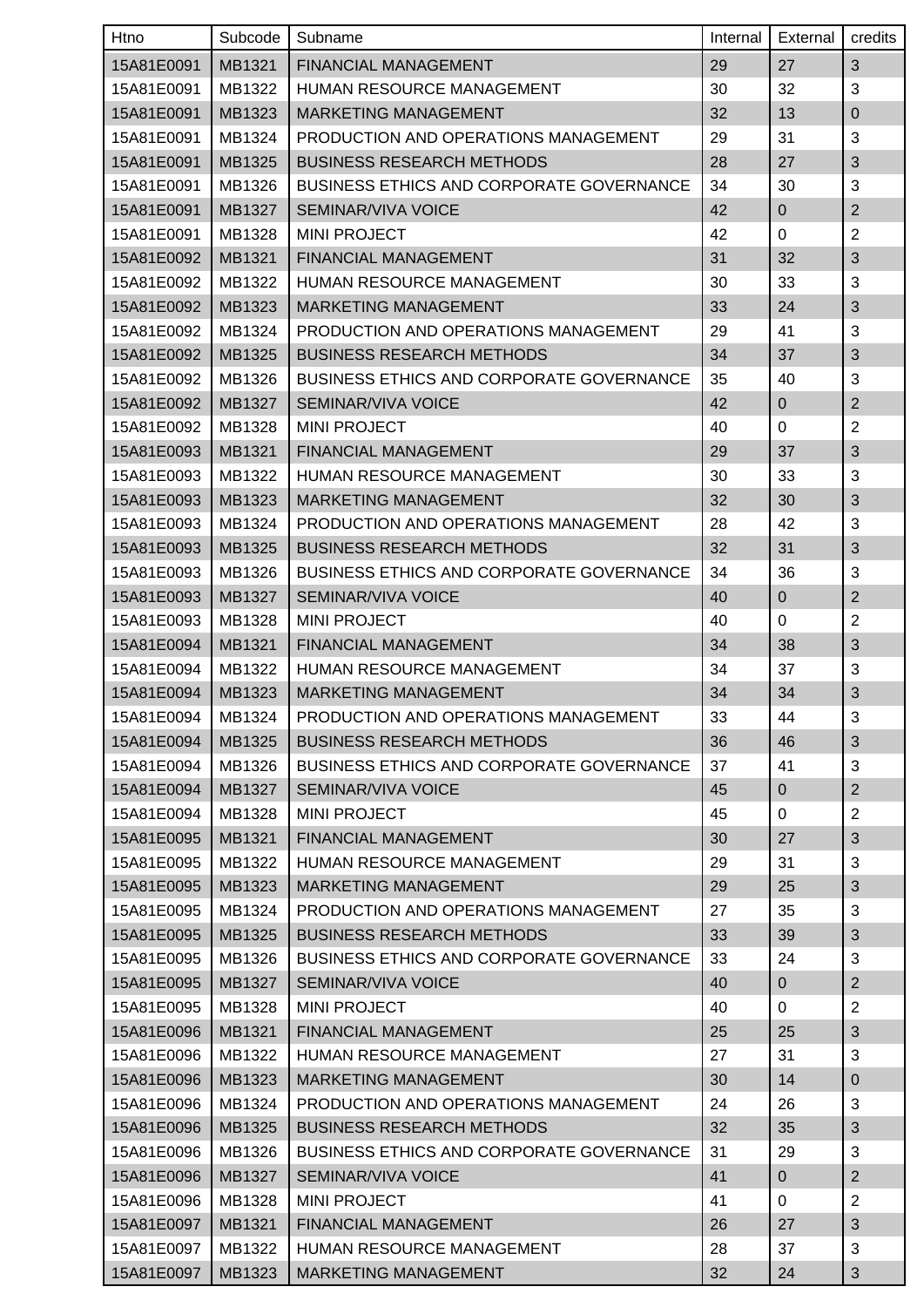| Htno                | Subcode | Subname                                         | Internal | External         | credits        |
|---------------------|---------|-------------------------------------------------|----------|------------------|----------------|
| 15A81E0097          | MB1324  | PRODUCTION AND OPERATIONS MANAGEMENT            | 27       | 38               | 3              |
| 15A81E0097          | MB1325  | <b>BUSINESS RESEARCH METHODS</b>                | 33       | 53               | $\sqrt{3}$     |
| 15A81E0097          | MB1326  | <b>BUSINESS ETHICS AND CORPORATE GOVERNANCE</b> | 31       | 38               | 3              |
| 15A81E0097          | MB1327  | <b>SEMINAR/VIVA VOICE</b>                       | 43       | 0                | $\overline{2}$ |
| 15A81E0097          | MB1328  | <b>MINI PROJECT</b>                             | 42       | 0                | $\overline{2}$ |
| 15A81E0098          | MB1321  | FINANCIAL MANAGEMENT                            | 23       | 28               | $\mathfrak{S}$ |
| 15A81E0098          | MB1322  | HUMAN RESOURCE MANAGEMENT                       | 22       | 38               | 3              |
| 15A81E0098          | MB1323  | <b>MARKETING MANAGEMENT</b>                     | 32       | 26               | $\mathfrak{S}$ |
| 15A81E0098          | MB1324  | PRODUCTION AND OPERATIONS MANAGEMENT            | 26       | 36               | 3              |
| 15A81E0098          | MB1325  | <b>BUSINESS RESEARCH METHODS</b>                | 33       | 32               | 3              |
| 15A81E0098          | MB1326  | <b>BUSINESS ETHICS AND CORPORATE GOVERNANCE</b> | 31       | 32               | 3              |
| 15A81E0098          | MB1327  | <b>SEMINAR/VIVA VOICE</b>                       | 43       | $\mathbf{0}$     | $\sqrt{2}$     |
| 15A81E0098          | MB1328  | <b>MINI PROJECT</b>                             | 43       | $\mathbf 0$      | $\overline{2}$ |
| 15A81E0099          | MB1321  | FINANCIAL MANAGEMENT                            | 31       | 38               | $\mathfrak{S}$ |
| 15A81E0099          | MB1322  | <b>HUMAN RESOURCE MANAGEMENT</b>                | 32       | 31               | 3              |
| 15A81E0099          | MB1323  | <b>MARKETING MANAGEMENT</b>                     | 32       | 24               | $\mathfrak{S}$ |
| 15A81E0099          | MB1324  | PRODUCTION AND OPERATIONS MANAGEMENT            | 28       | 40               | 3              |
| 15A81E0099          | MB1325  | <b>BUSINESS RESEARCH METHODS</b>                | 35       | 47               | $\mathfrak{S}$ |
| 15A81E0099          | MB1326  | <b>BUSINESS ETHICS AND CORPORATE GOVERNANCE</b> | 35       | 31               | 3              |
| 15A81E0099          | MB1327  | SEMINAR/VIVA VOICE                              | 45       | $\mathbf 0$      | $\overline{2}$ |
| 15A81E0099          | MB1328  | <b>MINI PROJECT</b>                             | 45       | 0                | $\overline{2}$ |
| 15A81E00A0          | MB1321  | FINANCIAL MANAGEMENT                            | 30       | 28               | 3              |
| 15A81E00A0          | MB1322  | HUMAN RESOURCE MANAGEMENT                       | 31       | 33               | 3              |
| 15A81E00A0          | MB1323  | <b>MARKETING MANAGEMENT</b>                     | 32       | 29               | $\sqrt{3}$     |
| 15A81E00A0          | MB1324  | PRODUCTION AND OPERATIONS MANAGEMENT            | 28       | 38               | 3              |
| 15A81E00A0          | MB1325  | <b>BUSINESS RESEARCH METHODS</b>                | 35       | 49               | $\mathfrak{S}$ |
| 15A81E00A0          | MB1326  | <b>BUSINESS ETHICS AND CORPORATE GOVERNANCE</b> | 35       | 33               | $\mathbf{3}$   |
| 15A81E00A0   MB1327 |         | SEMINAR/VIVA VOICE                              | 42       | $\boldsymbol{0}$ | $\overline{c}$ |
| 15A81E00A0          | MB1328  | <b>MINI PROJECT</b>                             | 43       | 0                | 2              |
| 15A81E00A1          | MB1321  | FINANCIAL MANAGEMENT                            | 27       | 9                | $\mathbf 0$    |
| 15A81E00A1          | MB1322  | HUMAN RESOURCE MANAGEMENT                       | 28       | 15               | 0              |
| 15A81E00A1          | MB1323  | <b>MARKETING MANAGEMENT</b>                     | 29       | 10               | $\mathbf 0$    |
| 15A81E00A1          | MB1324  | PRODUCTION AND OPERATIONS MANAGEMENT            | 24       | 32               | 3              |
| 15A81E00A1          | MB1325  | <b>BUSINESS RESEARCH METHODS</b>                | 27       | 33               | $\mathfrak{S}$ |
| 15A81E00A1          | MB1326  | BUSINESS ETHICS AND CORPORATE GOVERNANCE        | 32       | 24               | 3              |
| 15A81E00A1          | MB1327  | <b>SEMINAR/VIVA VOICE</b>                       | 40       | $\overline{0}$   | $\overline{2}$ |
| 15A81E00A1          | MB1328  | <b>MINI PROJECT</b>                             | 40       | 0                | $\overline{c}$ |

\*\*Note:1)For Recounting/Revaluation/Challenge By Revaluation Apply through Online(WWW.JNTUKEXAMS.INFO))

\*\*NOTE:2 [Last Date for Apply Recounting/Revaluation/Challenge By Revaluation: **31-08-2016]**

\*\*NOTE:3 [Please inform to the students to enter these subject codes for applying Recounting/Revaluation/Challenge By Revaluation ]

## \*\*NOTE:4

[-1 in the filed of externals indicates student absent for the respective subject.

-2 in the filed of externals indicates student result is withheld for the respective subject.